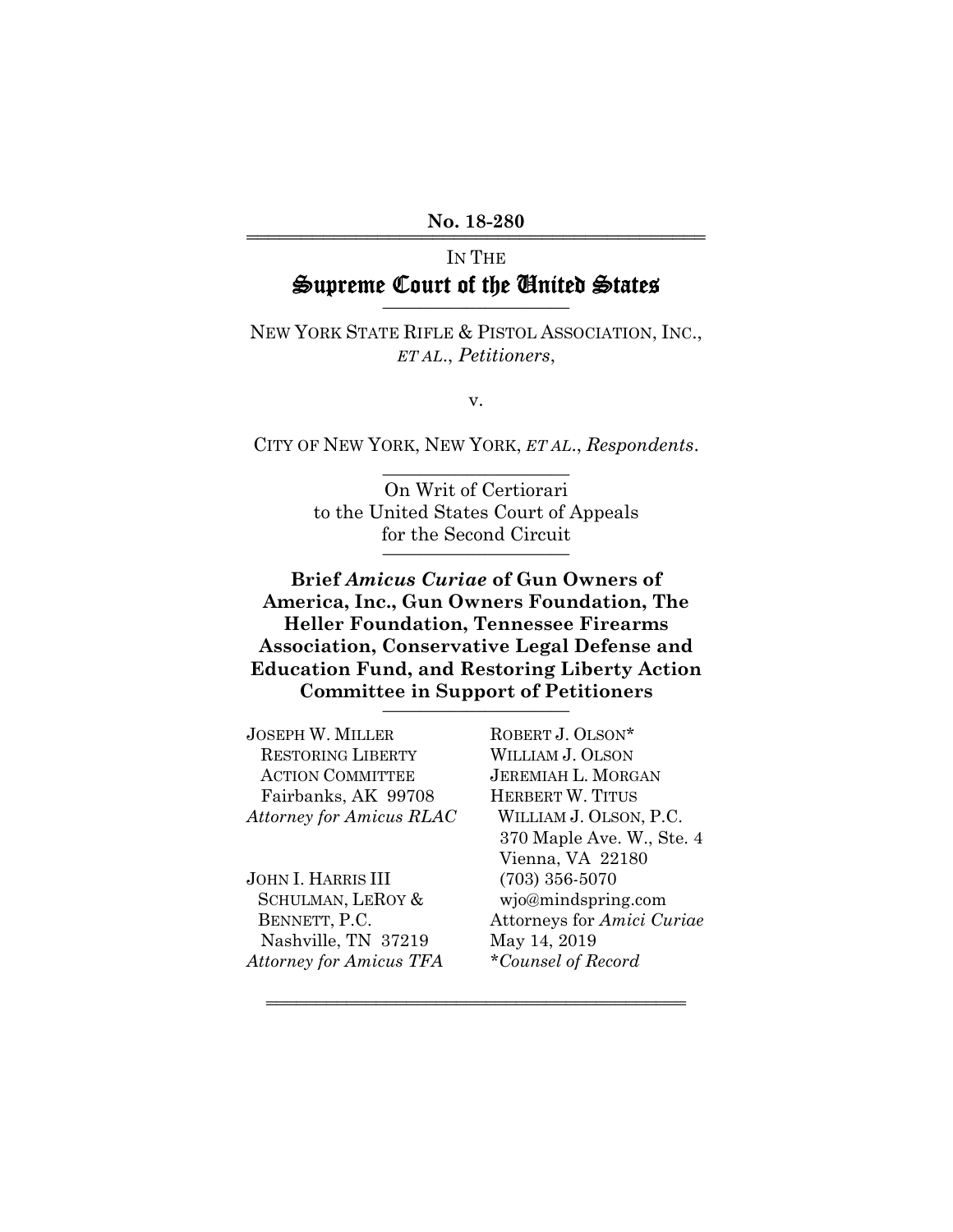# **TABLE OF CONTENTS**

Page

|     | TABLE OF AUTHORITIES                                                                                                                                                                                                 |
|-----|----------------------------------------------------------------------------------------------------------------------------------------------------------------------------------------------------------------------|
|     | INTEREST OF THE AMICI CURIAE<br>1                                                                                                                                                                                    |
|     | STATEMENT OF THE CASE<br>$\overline{2}$                                                                                                                                                                              |
|     | SUMMARY OF ARGUMENT<br>3                                                                                                                                                                                             |
|     | 5                                                                                                                                                                                                                    |
| I.  | THE LOWER COURTS' "TWO-STEP INQUIRY" IS<br>A LEGAL CHARADE, CAREFULLY CRAFTED TO<br><b>CIRCUMVENT THE SECOND AMENDMENT'S</b><br>TEXT AND THIS COURT'S DECISIONS<br>6                                                 |
| II. | THIS COURT'S REJECTION OF STANDARDS OF<br>SCRUTINY IN HELLER AND MCDONALD WAS<br>NOT AN OVERSIGHT TO BE FILLED IN BY THE<br>LOWER COURTS<br>11                                                                       |
|     | <b>III. THE JUDICIAL ASSESSMENT OF A SECOND</b><br><b>AMENDMENT CHALLENGE TO ANY</b><br>REGULATION OF FIREARMS MUST FOLLOW THE<br>TEXT, HISTORY, AND TRADITION APPROACH<br>SET OUT BY JUSTICE SCALIA IN HELLER<br>16 |
|     | A. The Second Amendment Protects a God-<br>Endowed, Not a Government-Granted<br>16                                                                                                                                   |
|     | <b>B.</b> The Second Amendment's Preamble<br>Asserts the Necessity of an Armed<br>Citizenry to Protect Freedom<br>19                                                                                                 |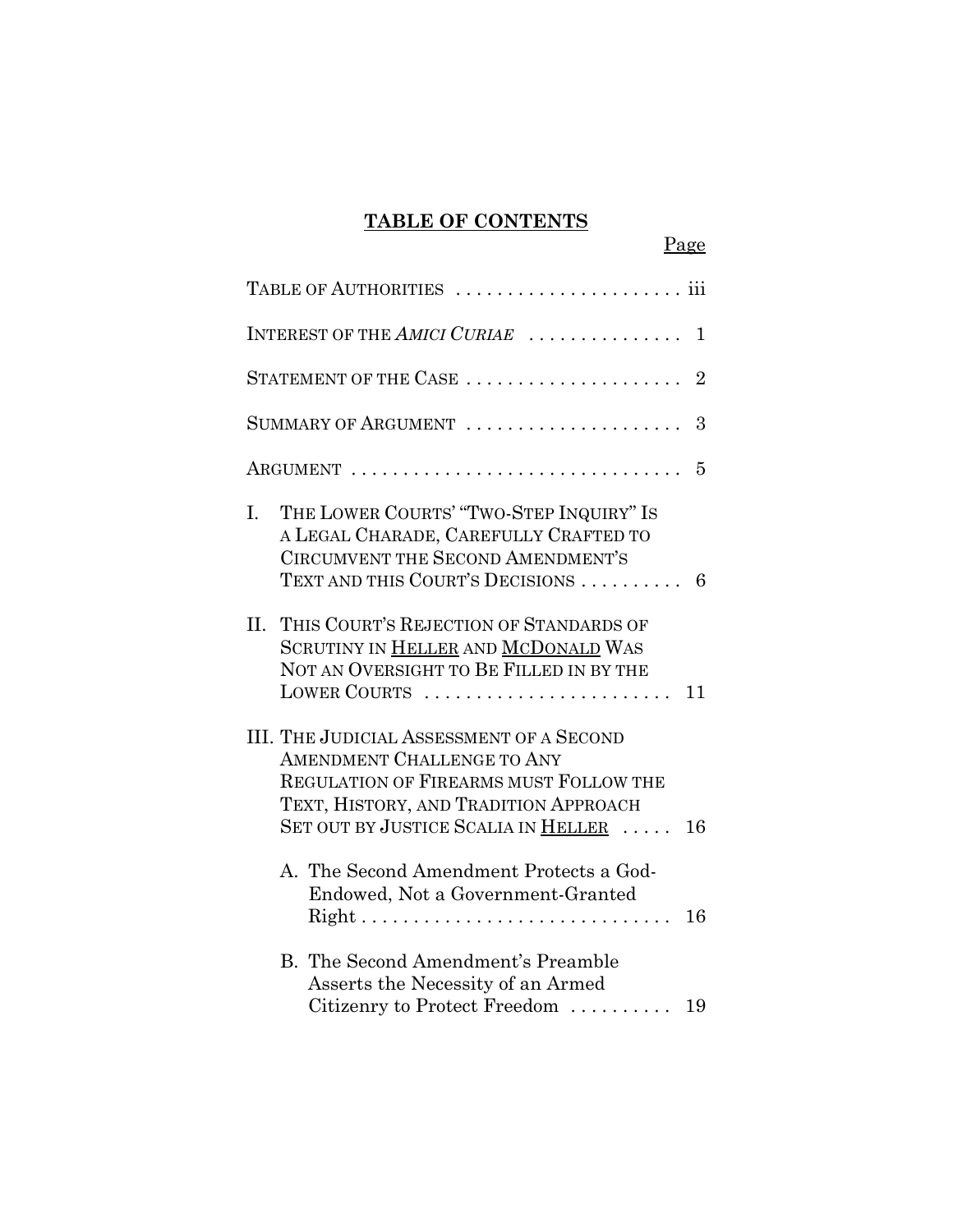| C. The Claim that No Constitutional Right<br>Is Absolute Is Absolutely False $\ldots \ldots \ldots$ 21                                           |    |
|--------------------------------------------------------------------------------------------------------------------------------------------------|----|
| D. Heller Provides a Simple Test to Examine<br>the Constitutionality of the New York<br>City Firearms Ordinance $\ldots \ldots \ldots \ldots$ 24 |    |
|                                                                                                                                                  | 25 |

ii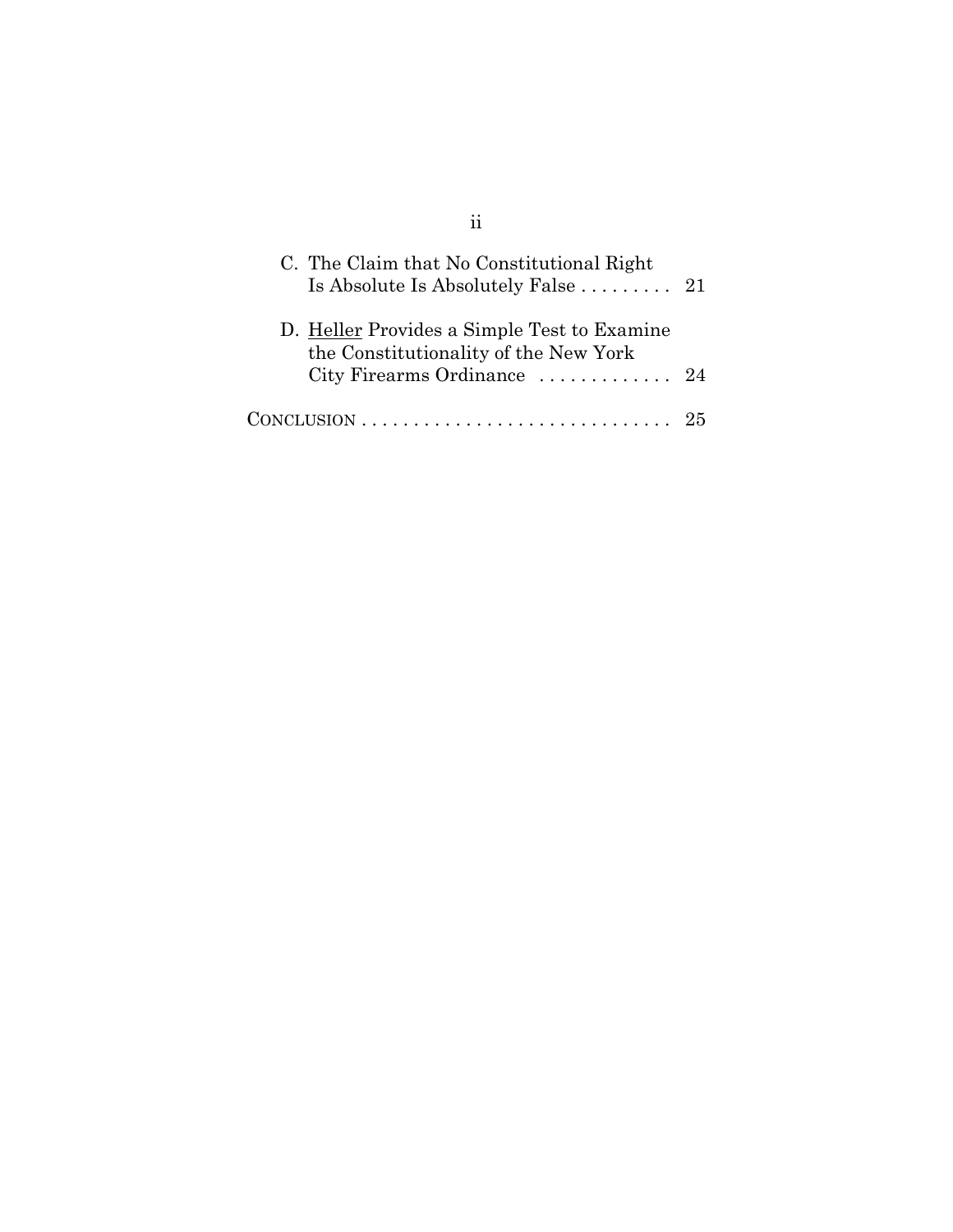# **TABLE OF AUTHORITIES**

|                                                                                      | Page |
|--------------------------------------------------------------------------------------|------|
| <b>HOLY BIBLE</b>                                                                    |      |
| 1 Samuel 13:19                                                                       | 20   |
| <b>CONSTITUTION</b>                                                                  |      |
| Amendment II  2, passim                                                              |      |
| Amendment XIV  24                                                                    |      |
| <b>STATUTES</b>                                                                      |      |
|                                                                                      |      |
|                                                                                      |      |
| NY Statute 265.00(22)                                                                |      |
| <b>REGULATIONS</b>                                                                   |      |
| NYC Admin Code 10-301.1  2                                                           |      |
|                                                                                      |      |
| <b>CASES</b>                                                                         |      |
| <u>Bauer</u> v. Becerra, 858 F.3d 1216 (9 <sup>th</sup> Cir. 2017).                  | 12   |
| Binderup v. AG of United States, 836 F.3d                                            |      |
| $336 (3^{rd}$ Cir. 2016)                                                             | 12   |
| Crawford v. Washington, 541 U.S. 36 (2004)                                           | 15   |
| District of Columbia v. Heller, 554 U.S. 570                                         |      |
|                                                                                      |      |
| <u>Drake</u> v. Filko, 724 F.3d 426 (3 <sup>rd</sup> Cir. 2013) 9                    |      |
| Ezell v. City of Chicago, 651 F.3d 684 ( $7th$ Cir.                                  |      |
|                                                                                      | 12   |
| GeorgiaCarry.Org, Inc. v. U.S. Army Corps of                                         |      |
| <u>Eng'rs, 788 F.3d 1318</u> (11 <sup>th</sup> Cir. 2015)                            | 12   |
| Gould v. Morgan, 907 F.3d 659 $(1^{st}$ Cir. 2018).                                  | 12   |
| Heller v. District of Columbia, 670 F.3d 1244                                        |      |
| (D.C. Cir. 2011) 12, passim Mance v. Sessions, 896 F.3d 390 ( $5^{th}$ Cir. 2018) 15 |      |
|                                                                                      |      |

iii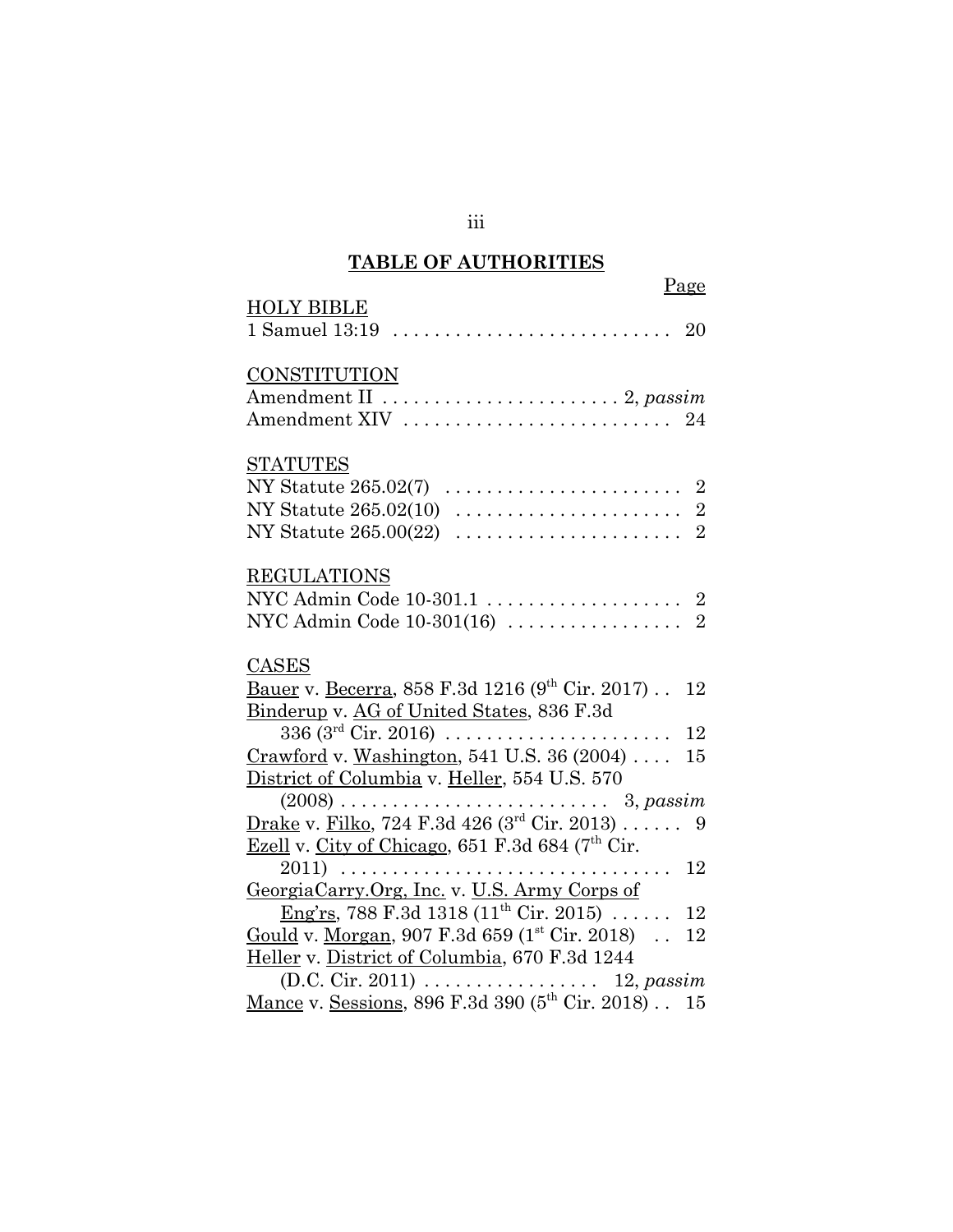| Marbury v. Madison, $5$ U.S. 137 (1803) $\ldots \ldots$<br>22                       |
|-------------------------------------------------------------------------------------|
| McCulloch v. Maryland, 17 U.S. 316 (1819) $\dots$<br>22                             |
| McDonald v. City of Chicago, 561 U.S. 742                                           |
| $(2010)$<br>17, 18, 24<br>$\sim$ $\sim$                                             |
| Moore v. Madigan, 702 F.3d 933 (7 <sup>th</sup> Cir.                                |
| 2012)<br>9                                                                          |
| NRA of Am. v. Bureau of Alcohol, 700 F.3d 185                                       |
| $(5^{\text{th}} \text{ Cir. } 2012) \dots \dots \dots \dots$<br>12<br>$\alpha$      |
| Peterson v. Martinez, 707 F.3d 1197 (10 <sup>th</sup> Cir.                          |
| 12<br>$2013)$                                                                       |
| Parker v. District of Columbia, 311 F. Supp. 2d                                     |
| $103$ (D.D.C. 2004)<br>4                                                            |
| Powell v. Tompkins, 783 F.3d 332 (1st Cir.                                          |
| $2015$<br>6                                                                         |
| <u>Schenck</u> v. United States, 249 U.S. 47 (1919)<br>21                           |
| Silvester v. Becerra, 138 S. Ct. 945 (2018)<br>- 3                                  |
| <u>Silvester</u> v. <u>Harris</u> , 843 F.3d 816 (9 <sup>th</sup> Cir. 2016).<br>13 |
| Tyler v. Hillsdale Cnty. Sheriff's Dep't, 837 F.3d                                  |
| 678 ( $6^{th}$ Cir. 2016)<br>12<br>$\mathbf{1}$                                     |
| United States v. Bena, 664 F.3d 1180 (8 <sup>th</sup> Cir.                          |
| 2011)<br>14<br>.                                                                    |
| United States v. Hughley, 691 Fed. Appx. 278                                        |
| $(8^{th}$ Cir. 2017)<br>14                                                          |
| United States v. Masciandaro, 638 F.3d 458                                          |
| $(4^{th}$ Cir. 2011)<br>9, 12<br>$\mathbf{r}$                                       |
| United States v. Viloski, 814 F.3d 104 (2 <sup>nd</sup> Cir.                        |
| 12<br>2016)<br>.<br>.                                                               |
|                                                                                     |

### MISCELLANEOUS

| B. Adams, "MSNBC gives quick, minute-and- |  |
|-------------------------------------------|--|
| a-half lesson on the need for our Second  |  |
| Amendment," Washington Examiner  20       |  |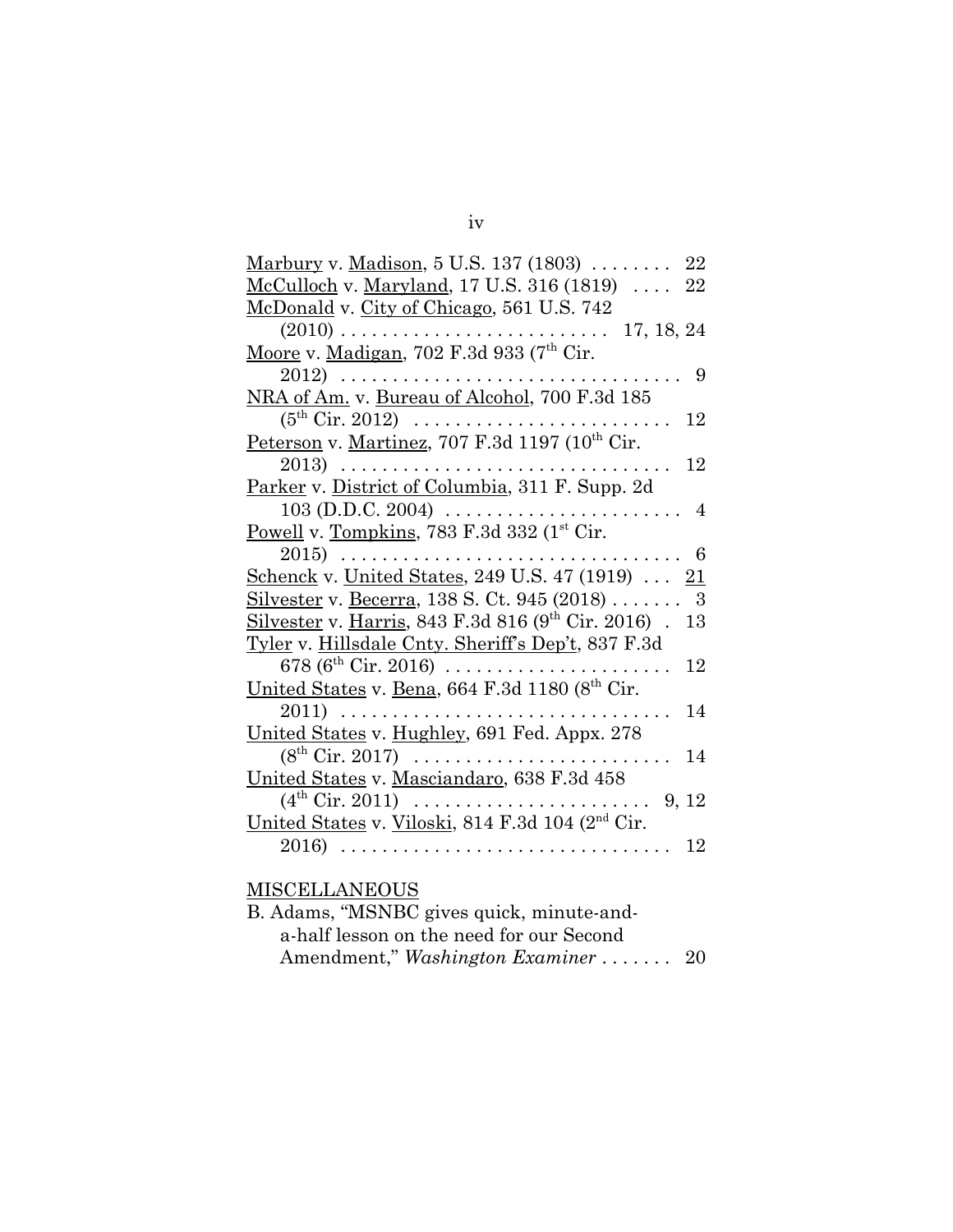| T. Baldwin & C. Baldwin, To Keep or Not to                               |  |
|--------------------------------------------------------------------------|--|
| <u>Keep: Why Christians Should Not Give up</u>                           |  |
| Their Guns (Baldwin: 2013) $\ldots$<br>18                                |  |
| T. Cooley, <u>The General Principles of</u>                              |  |
| Constitutional Law in the United States                                  |  |
| of America (Little Brown & Company,                                      |  |
| Boston: $1898)$<br>17                                                    |  |
| Declaration of Independence $\dots\dots\dots\dots$ 5, 18                 |  |
| W.O. Douglas, The Court Years, 1939-1975                                 |  |
| (Random House $1980$ )<br>7                                              |  |
| J. Gramlich, "7 Facts About Guns in the U.S.,"                           |  |
| Pew Research Center (Dec. 27, 2018) $\ldots$<br>3                        |  |
| Stephen P. Halbrook, "Nazi Firearms Law and                              |  |
| the Disarming of the German Jews,"                                       |  |
| 17 ARIZONA JOURNAL OF INTERNATIONAL                                      |  |
| AND COMPARATIVE LAW, No. 3, 483 (2000)  20                               |  |
| A. Liptak, "An Exit Interview With Richard"                              |  |
| Posner, Judicial Provocateur," New York                                  |  |
| Times (Sept. 11, 2017) $\ldots \ldots \ldots \ldots \ldots$              |  |
| L. Pratt, Safeguarding Liberty: The                                      |  |
| <b>Constitution and Citizen Militias (Legacy</b>                         |  |
| Communications: $1995$<br>18                                             |  |
| L. Pratt, "What Does the Bible Say About Gun                             |  |
| Control?" Gun Owners of America<br>18                                    |  |
| Sources of Our Liberties $\ldots \ldots \ldots \ldots \ldots \ldots$     |  |
| "Venezuela bans private gun ownership," BBC                              |  |
| $(June\ 1, 2012) \ldots \ldots \ldots \ldots \ldots \ldots \ldots$<br>20 |  |

v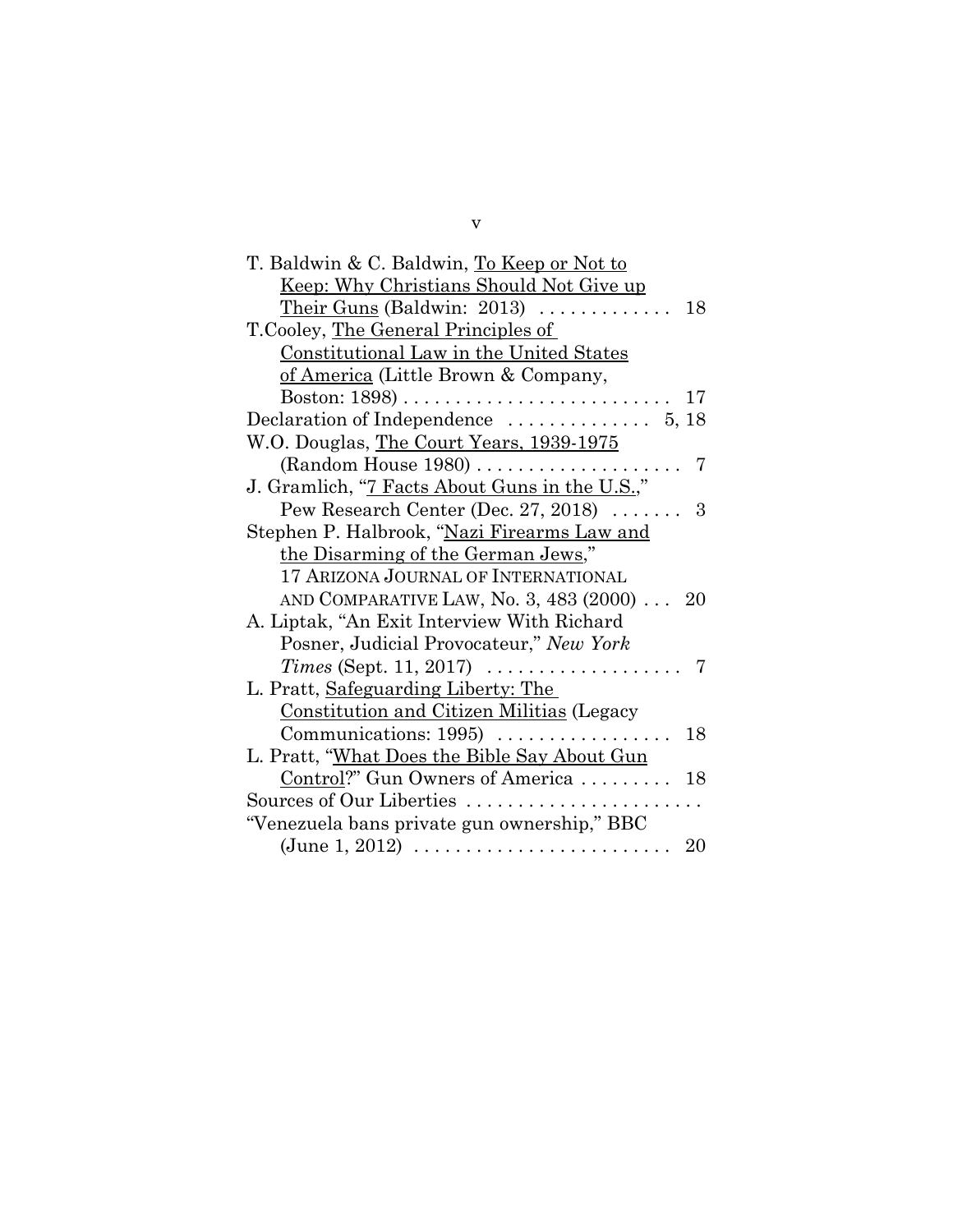### **INTEREST OF THE** *AMICI CURIAE*<sup>1</sup>

Gun Owners of America, Inc. and Tennessee Firearms Association are nonprofit social welfare organizations, exempt from federal income tax under section 501(c)(4) of the Internal Revenue Code ("IRC"). Gun Owners Foundation, The Heller Foundation, and Conservative Legal Defense and Education Fund are nonprofit educational and legal organizations, exempt from federal income tax under IRC section 501(c)(3). Restoring Liberty Action Committee is an educational organization.

Each of these *amici* was established, *inter alia*, for the purpose of participating in the public policy process, including conducting research, and informing and educating the public on the proper construction of state and federal constitutions, as well as statutes related to the rights of citizens, and questions related to human and civil rights secured by law.

Some of these *amici* also filed an *amicus* brief in this case at the petition stage on October 9, 2018. Many of these *amici* have filed *amicus* briefs in dozens of cases involving the Second Amendment, including both:

• District of Columbia v. Heller, Brief *Amicus Curiae* of Gun Owners of America, Inc., *et al.* (Feb. 11, 2008); and

<sup>&</sup>lt;sup>1</sup> It is hereby certified that counsel for the parties have consented to the filing of this brief; that no counsel for a party authored this brief in whole or in part; and that no person other than these *amici curiae*, their members, or their counsel made a monetary contribution to its preparation or submission.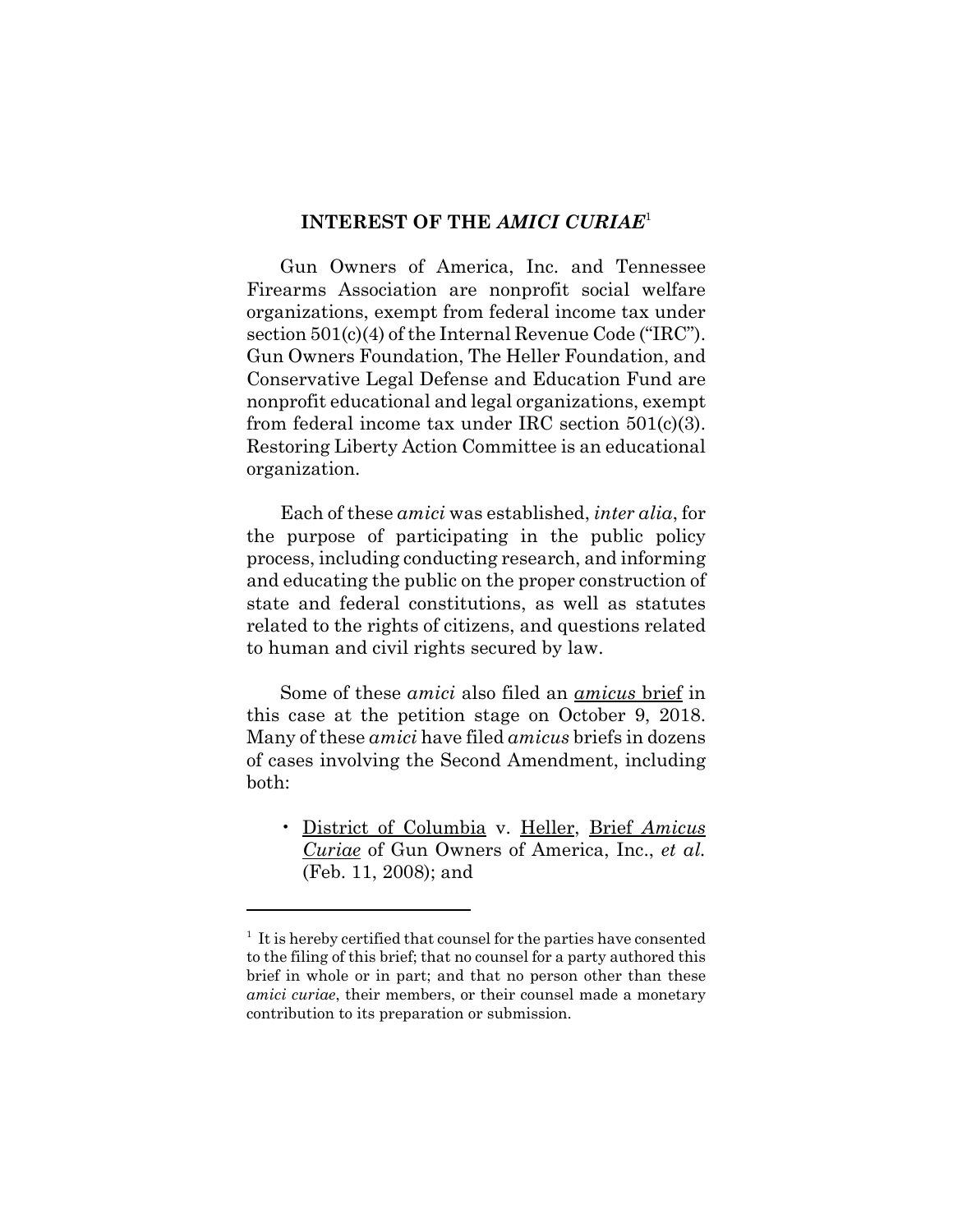• McDonald v. City of Chicago, (July 6, 2009), Brief *Amicus Curiae* of Gun Owners of America, Inc., *et al*. (July 6, 2009).

### **STATEMENT OF THE CASE**

Practically speaking, the Second Amendment has no application in New York City. Residents are forbidden to possess any firearm at all, unless they first obtain government preclearance. Licenses to "bear arms" are virtually nonexistent within the City. Even to "keep" an operable handgun in the home for self-defense — which this Court recognized to be a fundamental right — a city resident first must obtain a "premises license" at a cost of hundreds of dollars, many hours of time, and invasive government scrutiny. *See* Petition for Certiorari ("Pet.") at 5. Even then, the licensee is restricted to possessing his firearm only at the premises listed on his license, or when transporting it (locked up, unloaded, in a container separate from the ammunition) to and from a very few government-approved locations.2 *Id*. As a

<sup>&</sup>lt;sup>2</sup> The petitioner has not challenged the New York requirement to obtain a license prior to purchasing a firearm. Indeed, the restrictions being challenged in this case are but a tiny portion of the "draconian" and "perverse" (*see* Pet. at 1) firearm regulatory scheme that exists within New York City and New York State. For example, mere possession of a so-called "assault weapon" one of the most popular rifles in America — is by state law a "violent felony" subject to a mandatory minimum prison sentence of two years. *See* NY Statute 265.02(7), (10); 265.00(22); *see also* NYC Admin Code 10-301.1; 10-301(16). Of course, not only is mere possession of a firearm inherently a nonviolent act and a victimless crime, but it also deprives potential victims of the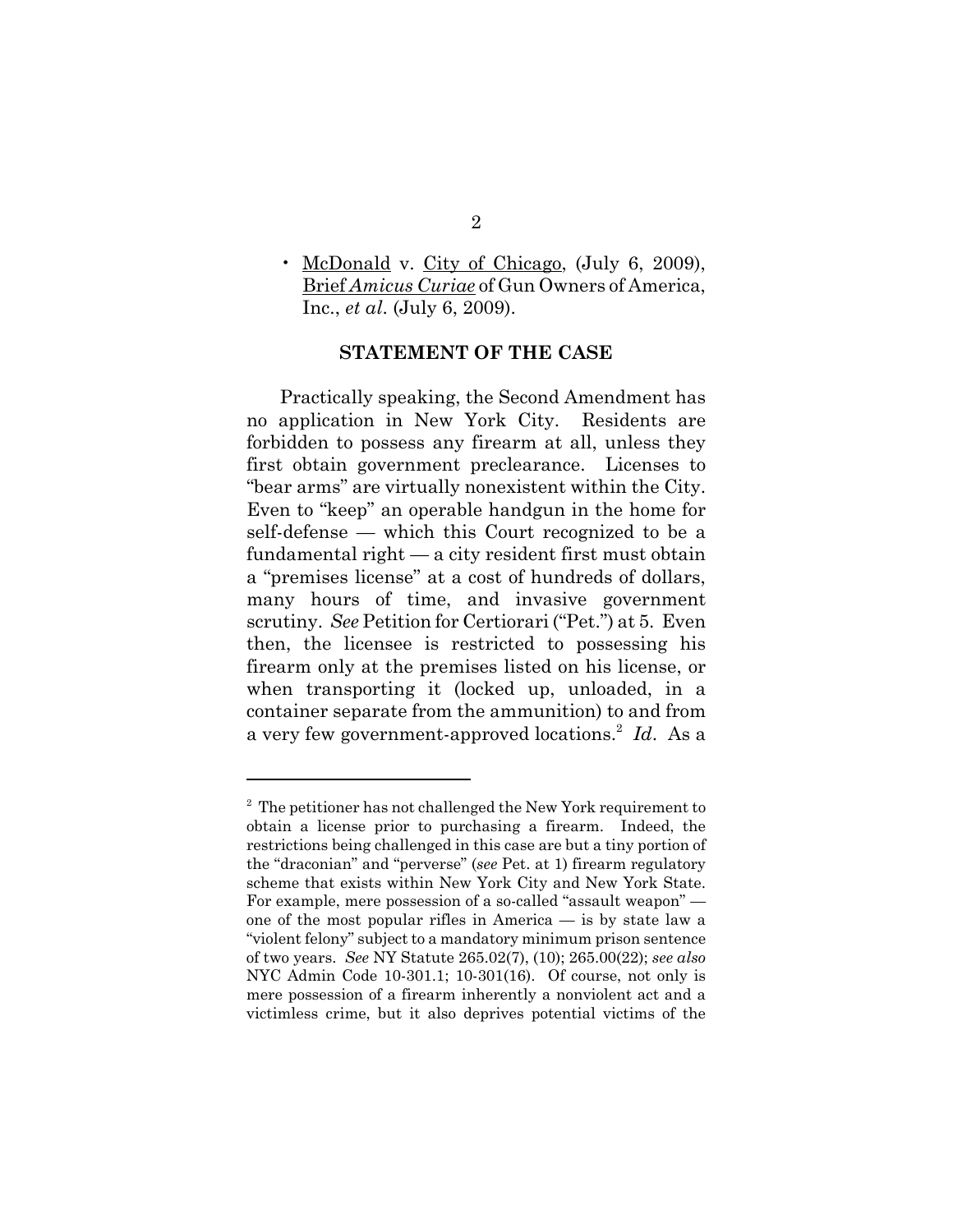result of these repressive laws, fewer than 7 in 1,000 New York City residents legally possess a firearm (*see* New York State Rifle & Pistol Association v. City of New York, 86 F. Supp. 3d 249, 255 (S.D.N.Y.) (Feb. 5, 2015) ("NYSRP 2015")), compared to more than 3 in 10 Americans nationally who reportedly own at least one firearm.<sup>3</sup>

#### **SUMMARY OF ARGUMENT**

In the courts below, four federal judges applied what Justice Scalia warned against: "judgeempowering 'interest-balancing inquir[ies]'" — drawn directly from Justice Breyer's dissent in District of Columbia v. Heller, 554 U.S. 570  $(2008)$  — that this Court expressly rejected.<sup>4</sup> Unsurprisingly, the courts below easily concluded that some of the most restrictive gun laws in the country "do not [so much as] generate a constitutional issue." NYSRP 2015 at 261.

Thankfully, some members of this Court have recognized a hostility to gun rights that has become the norm in the lower courts. Justice Thomas has observed that "[t]he right to keep and bear arms is apparently this Court's constitutional orphan. And the lower courts seem to have gotten the message." Silvester v. Becerra, 138 S. Ct. 945, 952 (2018)

ability to defend themselves from **actual** violent crimes.

<sup>&</sup>lt;sup>3</sup> J. Gramlich, "7 Facts About Guns in the U.S.," Pew Research Center (Dec. 27, 2018).

 $4$  Heller at 689.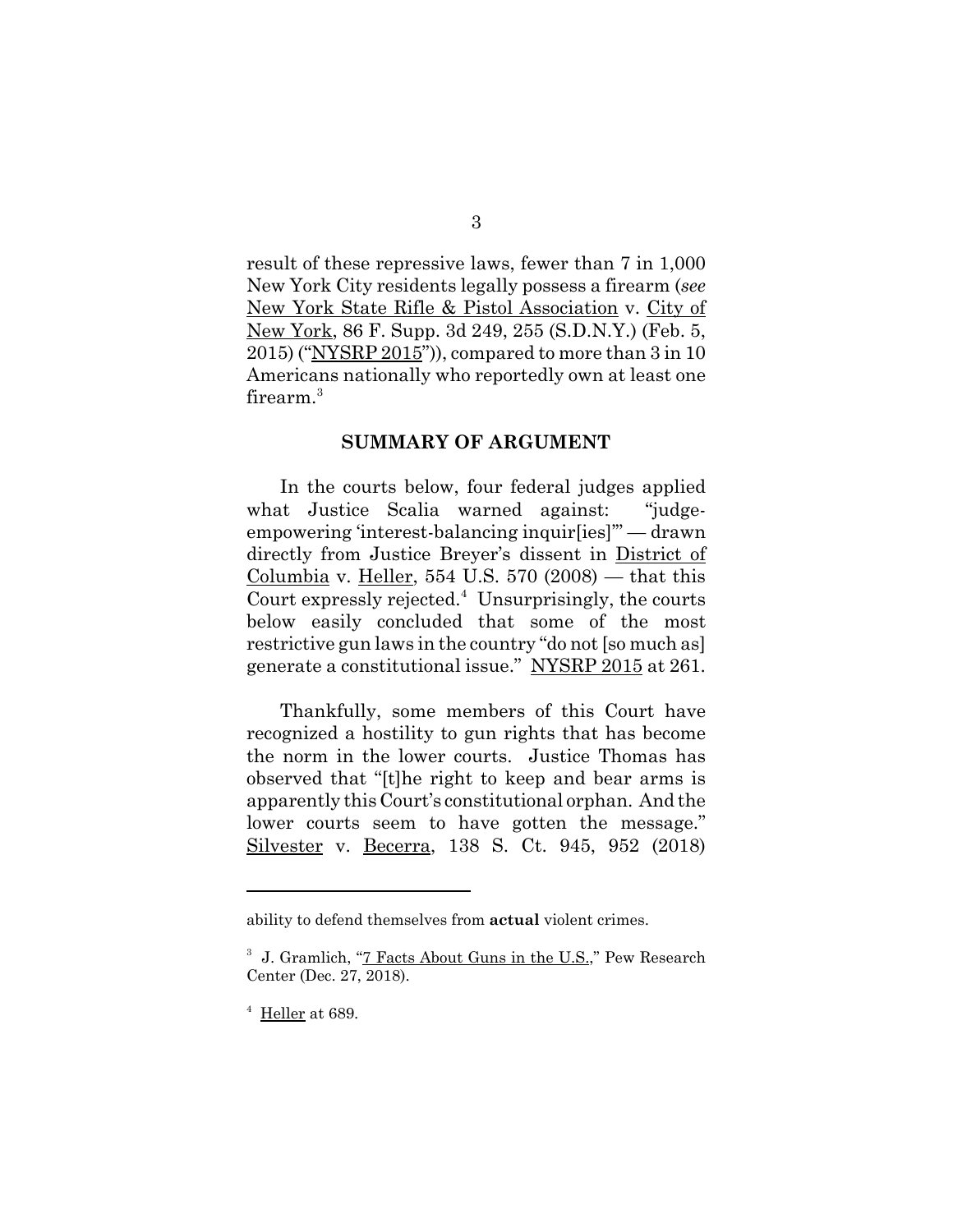(Thomas, J., dissenting). Justice Thomas has charged that "the lower courts are resisting this Court's decisions in Heller and McDonald and are failing to protect the Second Amendment...." *Id.* at 950.

It is long past time that this Court put a stop to the open anti-gun prejudice of many lower court judges, quell the open rebellion in the lower courts, admonish their near-universal rejection<sup>5</sup> of this Court's Heller and McDonald decisions, and explicitly ban their use of the "standards of scrutiny" that Chief Justice Roberts described as unfortunate "baggage" imported from this Court's confusing and convoluted First Amendment jurisprudence. As Chief Justice Roberts asked, "Isn't it enough to determine the scope of the existing right that the amendment refers to?" District of Columbia v. Heller Oral Argument (Mar. 18, 2008), p. 44, ll. 5-21. To date, the answer thus far is "apparently not."

The right protected by the Second Amendment is of the highest order. It was born out of the lessons of a struggle for Independence, and the hard lessons learned that individual citizens faces threats from many sources, including fellow citizens, foreign powers, and potentially even their own government.

<sup>5</sup> The lower courts' near unanimous hostility to Second Amendment rights is hardly surprising given that, until 2008, nearly every lower federal court in the country held that the Second Amendment protects only a collective right. Under the collective rights theory, the Second Amendment would protect only the right of government troops to possess firearms. *See* Parker v. District of Columbia, 311 F. Supp. 2d 103, 104-05 (D.D.C. 2004).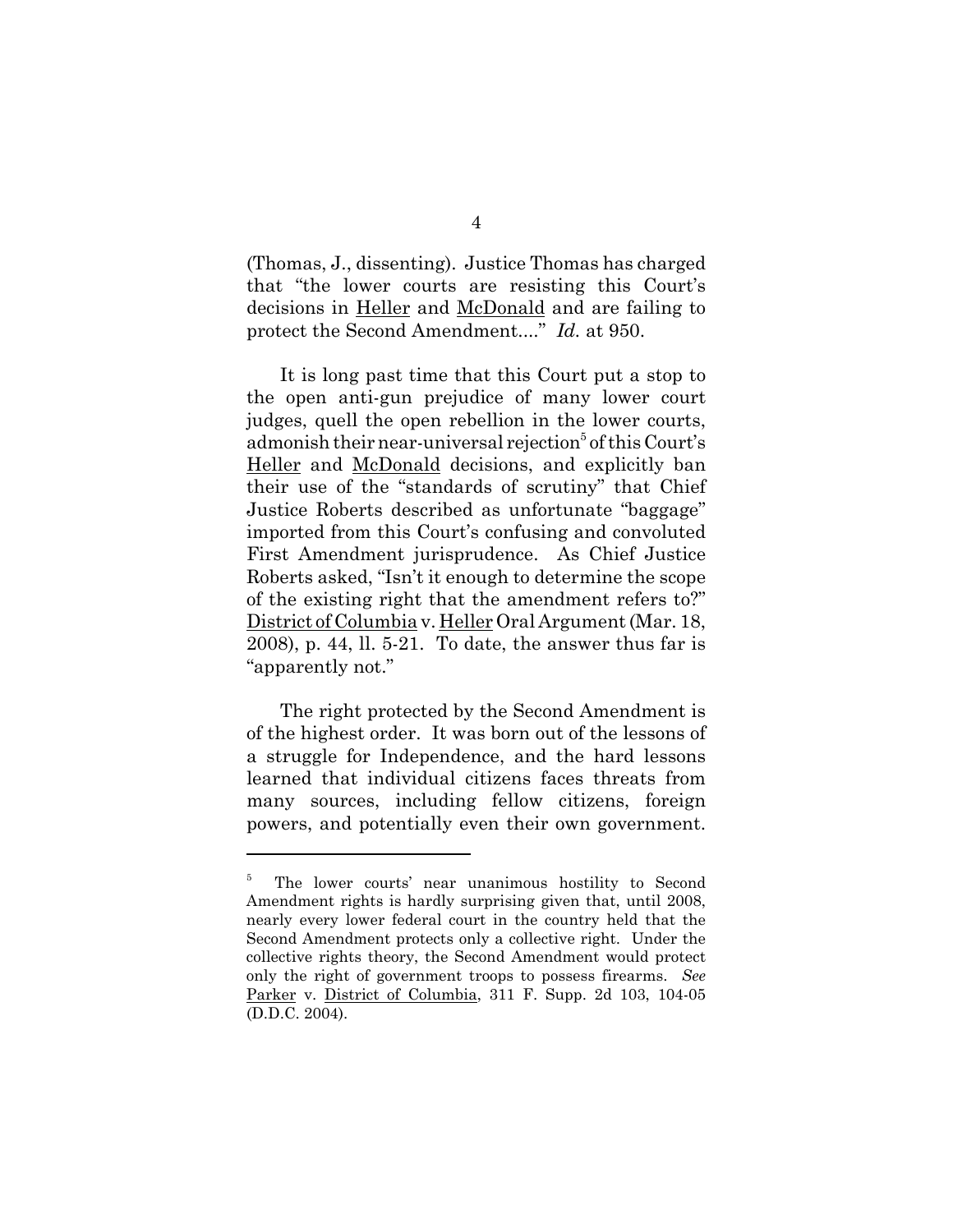Both <u>Heller</u> and <u>McDonald</u> identify the right as "preexisting" the Constitution. Indeed, the right to selfdefense is not one given us by government, but by God. As such, it is an unalienable right, as described in the Declaration of Independence. It can neither be yielded up by the People, nor compromised by the Government.

Although often overlooked, the preamble to the Second Amendment reveals the Framers' views that the right protected was deemed to be "necessary to the security of a free State." The Framers understood that, to preserve the nation's security and each individual's freedom, the people must be armed. Lastly, the notion that no constitutional rights are absolute must be recognized to be false. Each right, as its scope is properly understood by "text, history, and tradition," must be considered to be absolute, or it will be compromised incrementally and eventually disappear entirely.

#### **ARGUMENT**

The Petition's Second Amendment argument gives primary treatment to the "Text, History, and Tradition of the Second Amendment" in accordance with Justice Scalia's opinion for the Court in Heller. *See* Pet. Cert at section I.A. The Petition then supplements that analysis with the argument that the New York ban would fail "any level of meaningful means-end scrutiny" along the lines of Justice Breyer's "interest balancing" dissent in Heller. Pet. Cert at 30, sections I.B. and I.C. This *amicus* brief urges that this Court follow the "Text, History, and Tradition" method of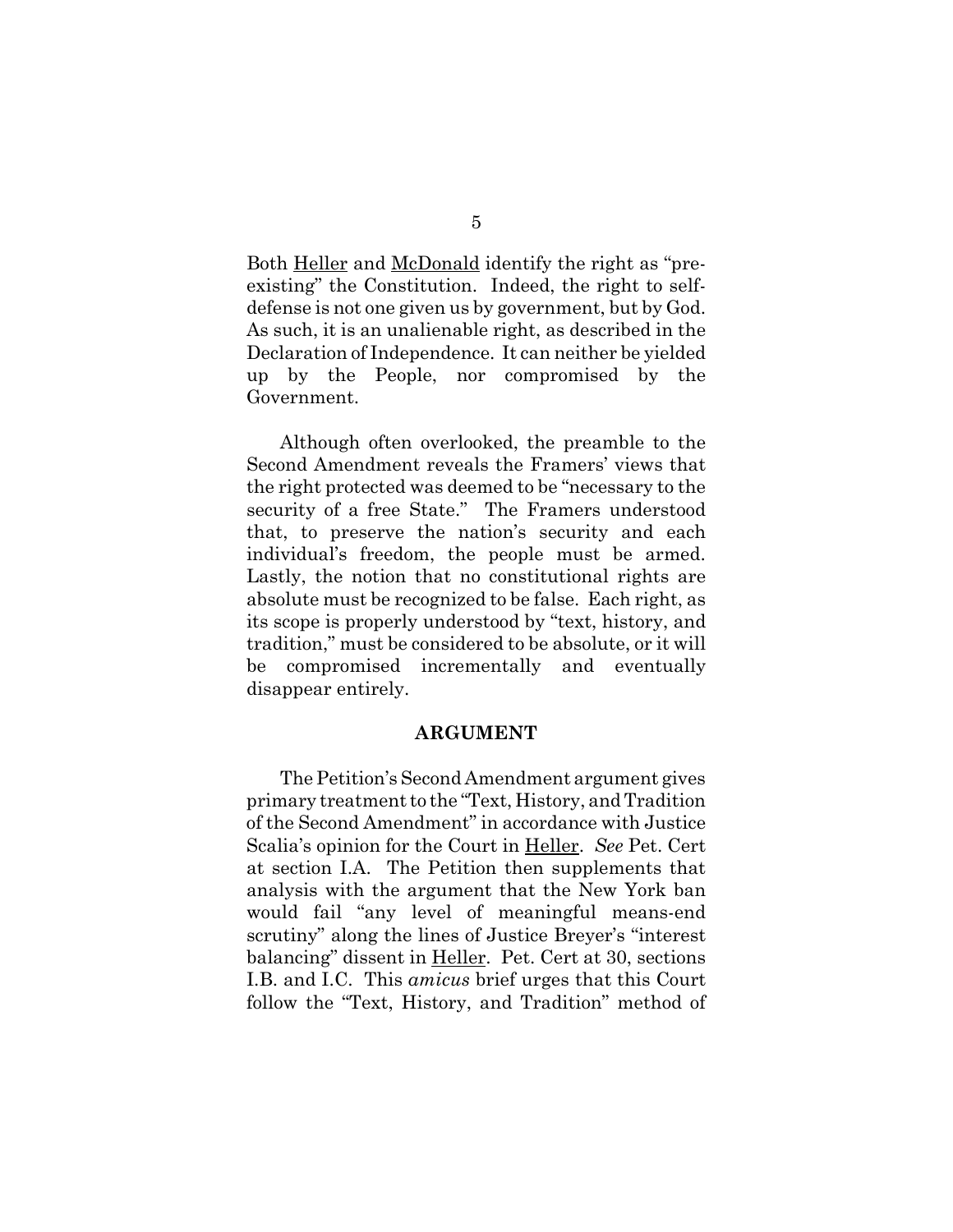analysis, and criticizes the "interest-balancing" approach as has been routinely used by the lower federal courts.

# **I. THE LOWER COURTS' "TWO-STEP INQUIRY" IS A LEGAL CHARADE, CAREFULLY CRAFTED TO CIRCUMVENT THE SECOND AMENDMENT'S TEXT AND THIS COURT'S DECISIONS.**

Remarkably, the court of appeals below began its Second Amendment analysis with the curious "assumption" that the laws challenged in this case impinge on firearms rights that shall not be infringed. *See* New York Rifle & Pistol Association v. City of New York, 883 F.3d 45 (2nd Cir. 2018) ("NYSRP 2018") at 55. The court then devoted 10 pages of its opinion to explaining why that is okay.

As the court of appeals noted, the Second Circuit (along with nearly all the other circuits) $\delta$  uses what is termed the "'two-step inquiry'" when analyzing Second Amendment cases. NYSRP 2018 at 55. First, the court explains, "we 'determine whether the challenged legislation **impinges** upon conduct protected by the Second Amendment,' and second, if we 'conclude[] that the statute[] **impinge[s]** upon Second Amendment rights, we must next determine and apply the appropriate level of scrutiny.'" *Id.* (emphasis added).

<sup>&</sup>lt;sup>6</sup> See Powell v. Tompkins, 783 F.3d 332, 347 n.9 (1<sup>st</sup> Cir. 2015).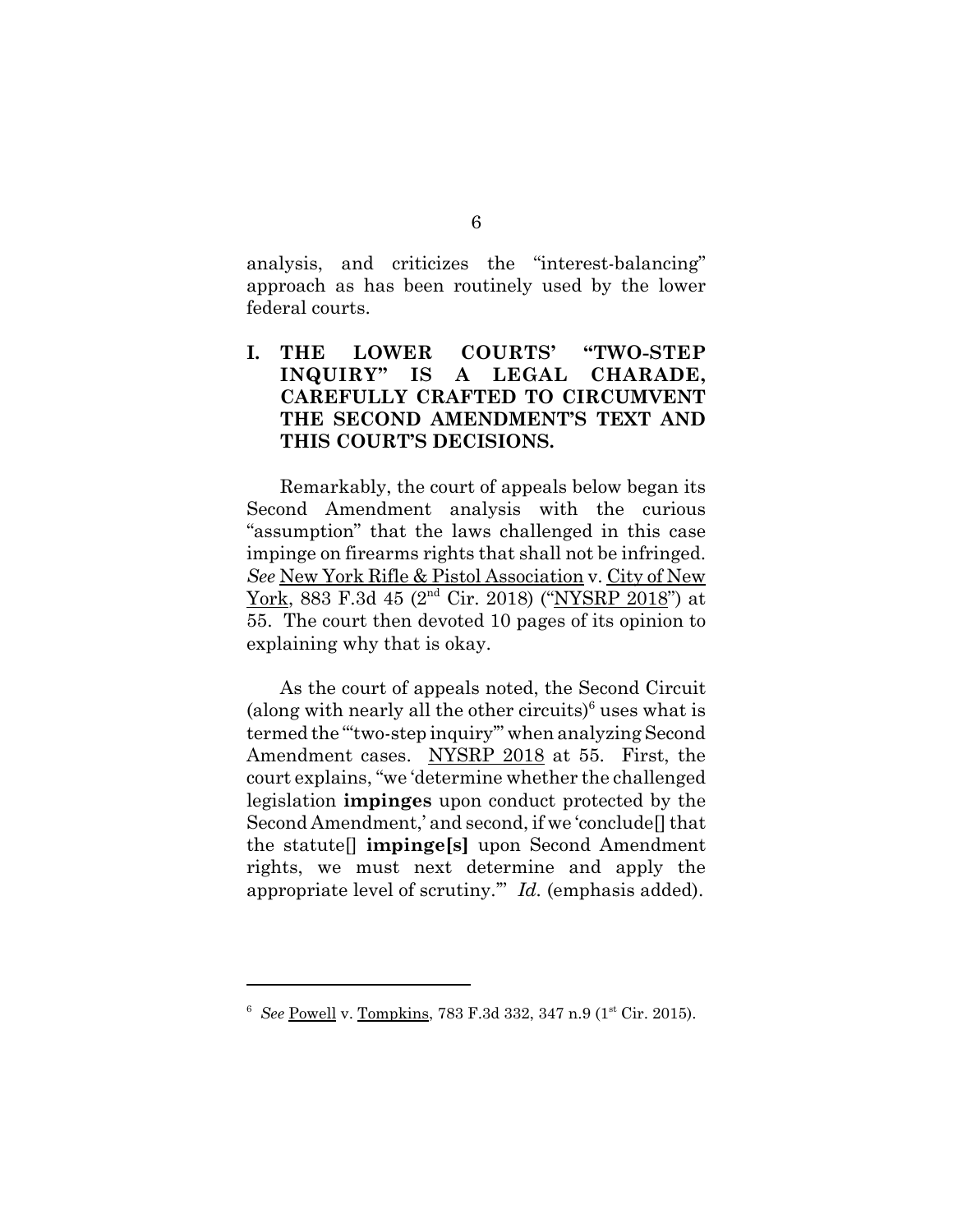The lower court's disregard of the Second Amendment text could not be more blatant, postulating that a restriction could "impinge," yet still not "infringe," Second Amendment rights.<sup>7</sup> Had the courts' starting point been the actual text of the Second Amendment, the two-step test would have needed only one step: does the law infringe Second Amendment rights that "shall not be infringed?"8 Yet such a straightforward metric does not satisfy many federal judges, who apparently believe that their positions give them, at a minimum, the power — if not the authority — to reshape the constitutional text to suit their own personal policy predilections. Thus, "step two" was designed to provide a lawful-sounding cover to authorize Second Amendment violations that appeal to judges.<sup>9</sup>

<sup>7</sup> *See* https://www.thesaurus.com/browse/impinge?s=t.

<sup>&</sup>lt;sup>8</sup> Failing even to recite the text of the Second Amendment in its decision, the district court missed the part about "bearing arms," concluding that "nothing in the Second Amendment requires municipalities or states to allow citizens to transport their firearms." NYSRP 2015 at 261. After reaching that indefensible conclusion, the court then skipped over the part about "shall not be infringed," and asserted that a judge need only determine whether he thinks the city's restrictions on "keeping" arms are "reasonable." *Id.* at 261.

<sup>&</sup>lt;sup>9</sup> This test empowers judges to act in line with former Judge Posner's approach: "I pay very little attention to legal rules, statutes, constitutional provisions. A case is just a dispute. The first thing you do is ask yourself — forget about the law — what is a sensible resolution of this dispute?" A. Liptak, "An Exit Interview With Richard Posner, Judicial Provocateur," *New York Times* (Sept. 11, 2017). *See also* W.O. Douglas, The Court Years, 1939-1975 at 8 (Random House: 1980) (quoting Chief Justice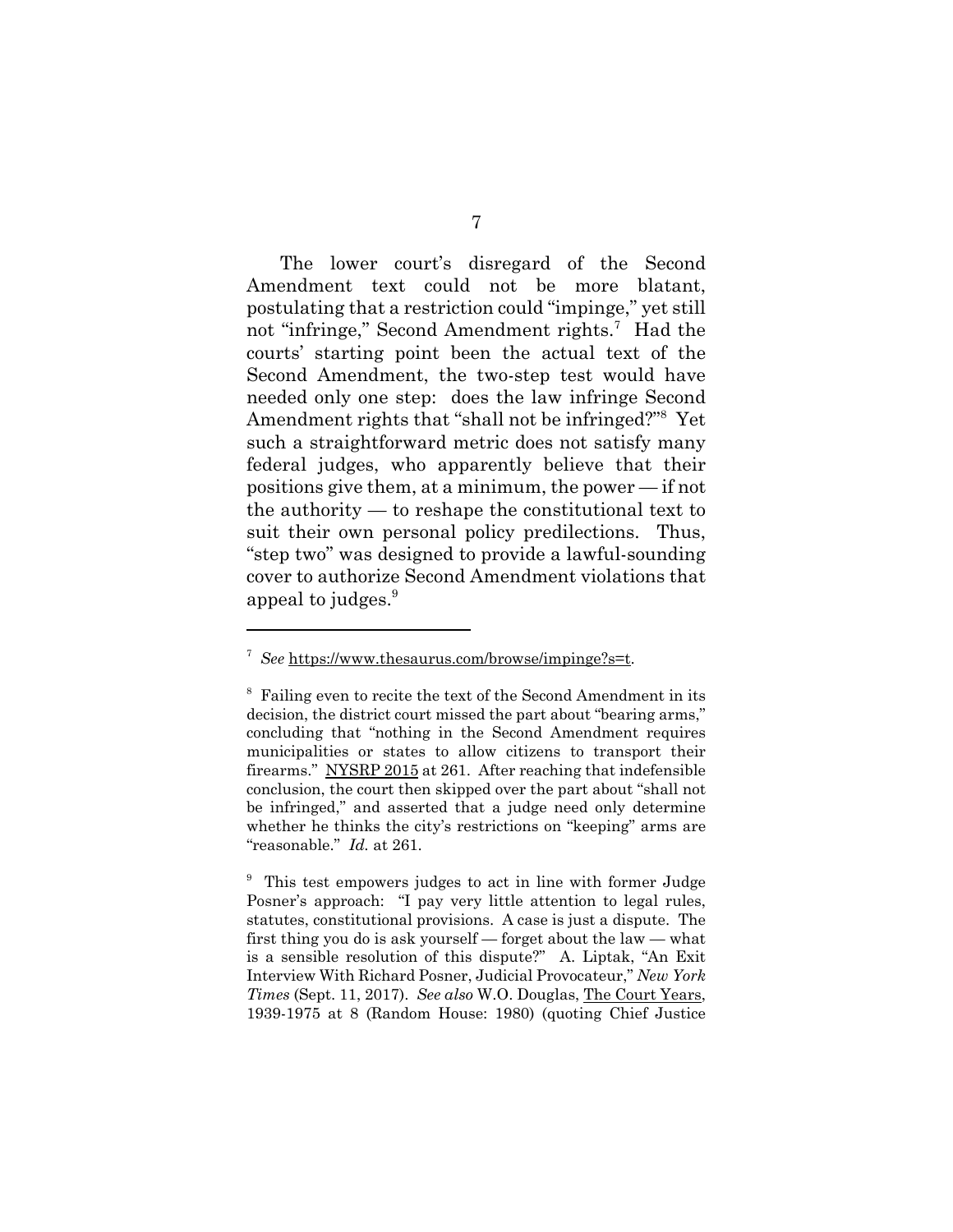Even worse, within "step two," the lower courts have further devised an additional, atextual two-part test. As the lower court explains, "the test ... is whether **core** rights are **substantially** [infringed]." NYSRP 2018 at 60 (emphasis added). Thus, a court looks at "(1) 'how close the law comes to the core of the Second Amendment right' and (2) 'the severity of the law's burden on the right.'" *Id.* at 56. Of course, the Second Amendment does not speak in terms of "core" and non-core rights — rather, it categorically and unequivocally protects certain persons ("the People"), engaged in certain activities ("keep" and "bear") with respect to certain weapons ("arms").<sup>10</sup> Nor does the Second Amendment speak in terms of the "severity" of infringements — rather, it draws a clear, bright line test — "shall not be infringed."

Typically "core" rights are said to include nothing more than that falling within the four corners of

Hughes as saying "At the constitutional level where we work, ninety percent of any decision is emotional. The rational part of us supplies the reasons for supporting our predilections.").

 $10$  To be sure, in his Heller opinion, Justice Scalia at one point described the right of a person to keep a handgun in the home for self-defense as being at the "core" of the Second Amendment (D.C. v. Heller, 554 U.S. 570, 634 (2008)), but that statement certainly gives no indication this Court intended to derogate other of the Amendment's protections (such as bearing arms) to secondary or tertiary status. Rather, such linguistic cherry-picking of Heller by the lower courts reflects the widespread effort to limit Heller as closely as possible to the precise facts of that case (applicable only to a total and complete ban on handguns in the home).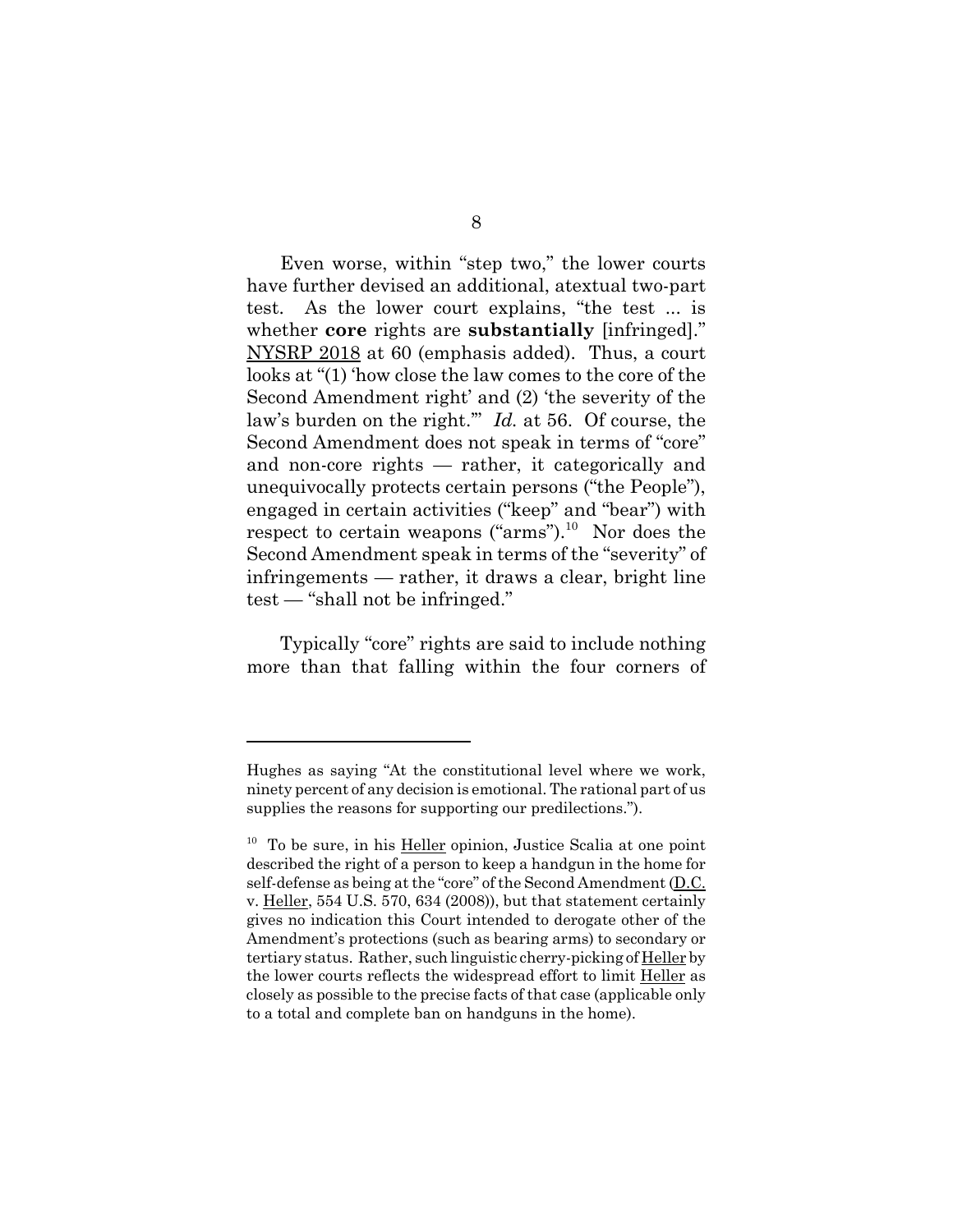Heller,<sup>11</sup> so that if a challenged law does not categorically prohibit possession of handguns in the home for self-defense, then the lower courts almost always deem it to affect a non-core right.12 *See* NYSRP 2018 at 59; *see also* Masciandaro at 470-71.

Moreover, if there remains any way for any person to exercise any bit of his rights that have not been infringed, the courts triumphantly assert that "adequate alternatives remain" (NYSRP 2018 at 60) to the prohibited conduct, and thus that the burden on Second Amendment rights is insignificant. The lower courts' "adequate alternatives" standard stands in direct conflict with **Heller**, where this Court explicitly rejected a similar argument: "[i]t is no answer to say, as petitioners do, that it is permissible to ban the possession of handguns so long as the possession of

<sup>11</sup> *See, e.g.*, Drake v. Filko, 724 F.3d 426, 431 (3rd Cir. 2013) ("we decline to definitively declare that the individual right to bear arms for the purpose of self-defense extends beyond the home, the 'core' of the right as identified by Heller."); however *cf.* Moore v. Madigan, 702 F.3d 933, 935 (7<sup>th</sup> Cir. 2012) ("Both Heller and McDonald do say that 'the need for defense of self, family, and property is *most* acute' in the home ... but that doesn't mean it is not acute outside the home.").

 $12$  At least in part, this shabby treatment is owed to the decidedly anti-American assumption that societal "interests often outweigh individual interests." United States v. Masciandaro, 638 F.3d 458, 470-71 ( $4<sup>th</sup>$  Cir. 2011). Of course, as this Court has made clear, the Second Amendment "is the very product of an interest balancing by the people," and "Constitutional rights are enshrined with the scope they were understood to have when the people adopted them, whether or not future legislatures or (yes) even future judges think that scope too broad." Heller at 634-35.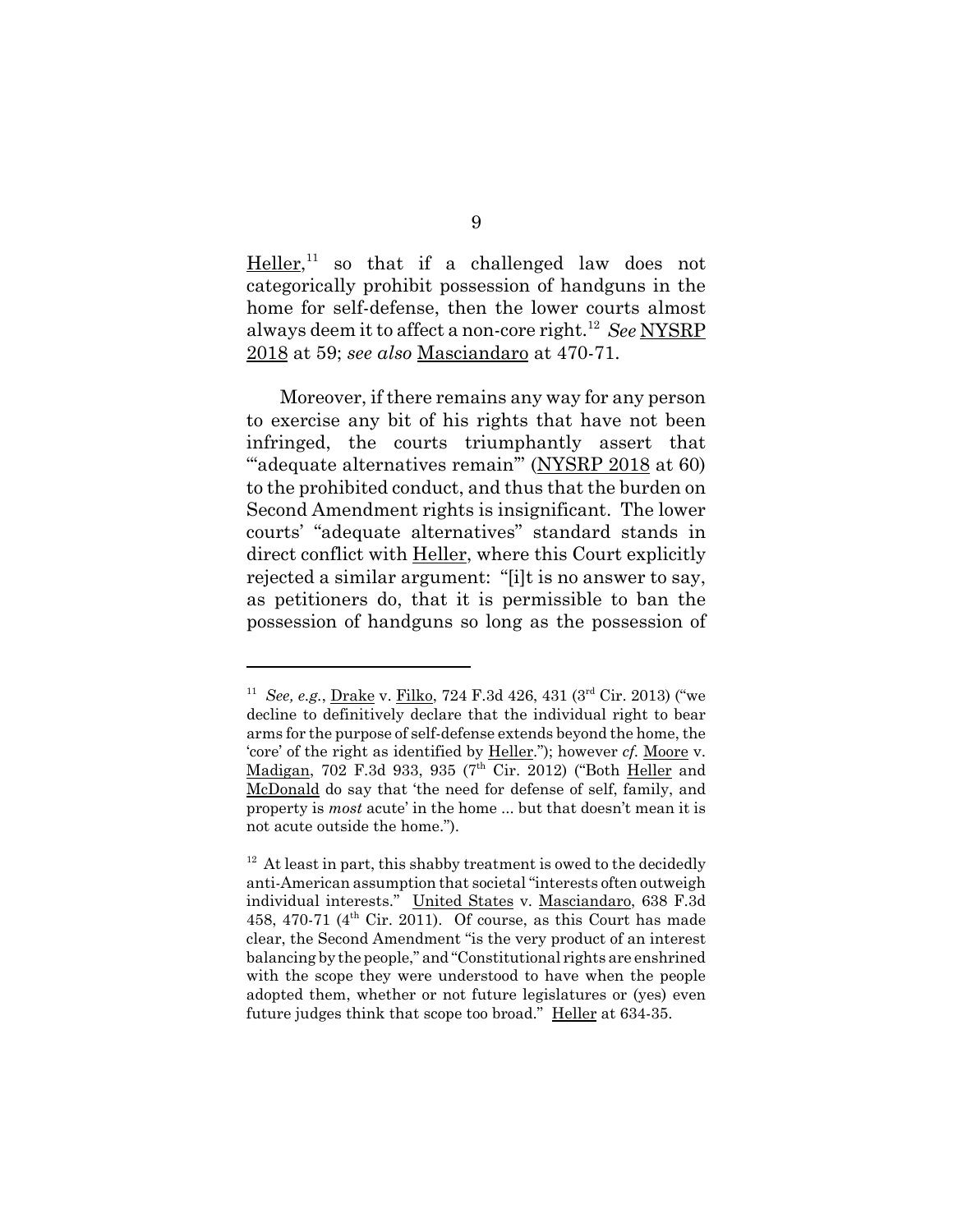other firearms (*i.e.*, long guns) is allowed. It is enough to note, as we have observed, that the American people have considered the handgun to be the quintessential self-defense weapon." Heller at 629.

The circuit court concluded that, when it comes to the ability to transport a firearm to a second home to be "kept" there, "the Rule does not substantially burden [the] ability to obtain a firearm ... because an 'adequate alternative[] remain[s] ... to acquire a firearm for self-defense.'" NYSRP 2018 at 57. As to the ban on transport to shooting ranges and competitions, the court begrudgingly "assume[d] that the ability to obtain firearms training and engage in firearm practice is sufficiently close to core Second Amendment concerns...." *Id.* at 58. However, the court brushed off the restrictions in this case, asserting that they "impose at most trivial limitations [*i.e.*, infringements] on the ability of law-abiding citizens to possess and use firearms for self-defense ... in their residences, where 'Second Amendment guarantees are at their zenith'...." *Id.* at 57.

Having thus satisfied itself that the admitted Second Amendment **infringement** in this case was relatively **insignificant** and involved **unimportant** Second Amendment protections, the court decided that the "judge-empowering 'interest-balancing inquiry'" of intermediate scrutiny was appropriate. *Id.* at 62.<sup>13</sup>

 $13$  In reality, application of a standard of scrutiny is "step three" of the two-step test. It permits the courts yet another way out allowing judges to find that a law is permissible **even if** it infringes Second Amendment rights, **even if** it affects a "core"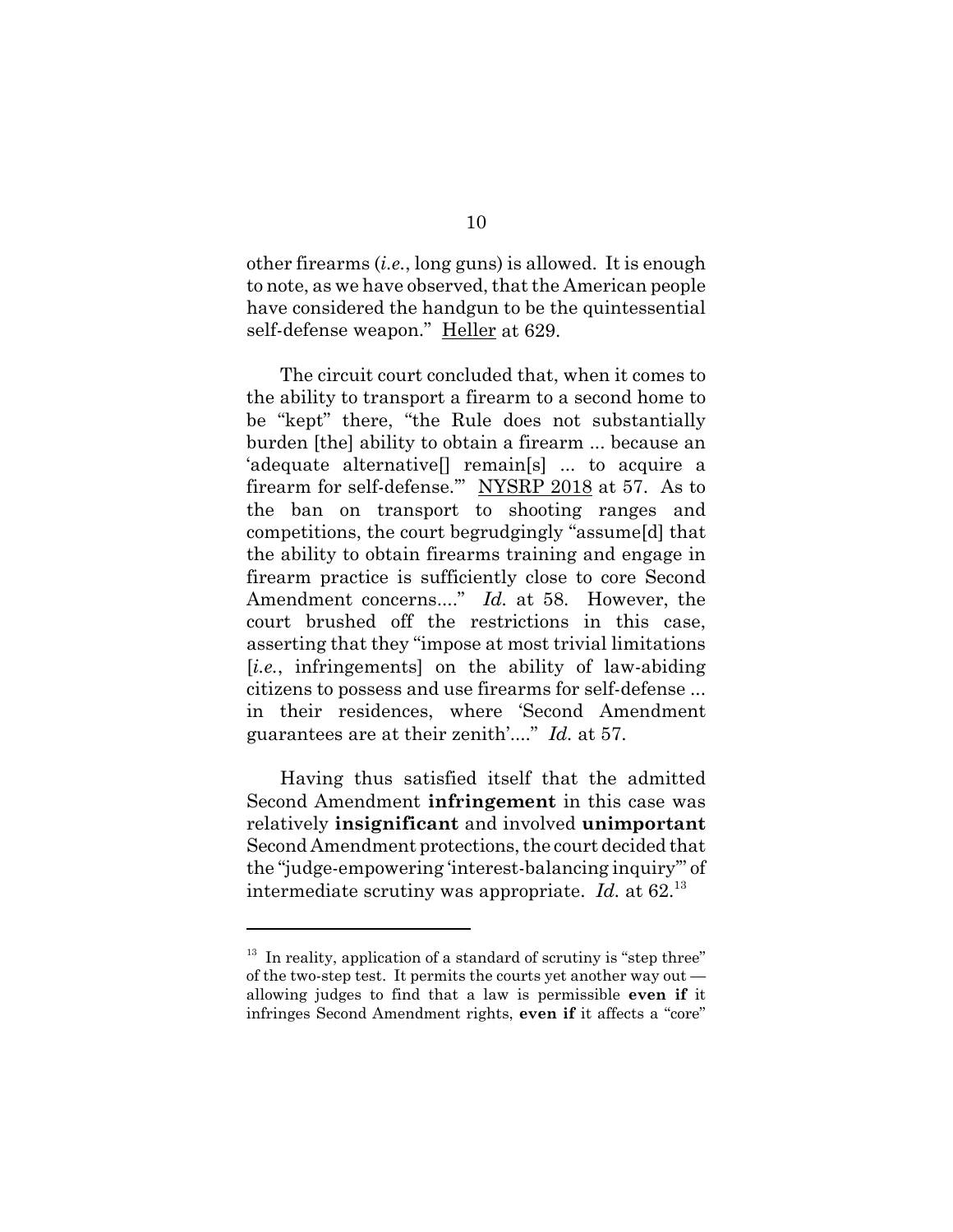Finally, purporting to apply the atextual and everflexible "standard" of "intermediate scrutiny," the lower court concluded that Second Amendment rights can be infringed if the government finds it helpful to  $\phi$  so  $\overline{\phi}$  if "the statute  $\overline{\phi}$  at issue [is] substantially related to ... an important governmental interest.'" *Id.* at 62. The court first invoked the tired mantra of "'substantial, indeed compelling, governmental interests in public safety and crime prevention.'" *Id.* Then, with a wave of its wand, the court declared the city's restrictions to have a "substantial fit between the Rule and the City's interest in promoting public safety." *Id.* at 64.

Abracadabra! With that, the court of appeals concluded that the challenged law represents merely a smidgeon of infringin' and thus "does not violate the Second Amendment." NYSRP 2018 at 55. No thought is given to the meaning of the text, so long as the infringement seems "reasonable" to the judges.

# **II. THIS COURT'S REJECTION OF STANDARDS OF SCRUTINY IN HELLER AND MCDONALD WAS NOT AN OVERSIGHT TO BE FILLED IN BY THE LOWER COURTS.**

Many claim that this Court's Heller and McDonald opinions failed to provide guidance to the lower courts

right, and **even if** the infringement is substantial. At most, the government would be required to show that its interests are compelling and the law is narrowly tailored. In other words, under the two-step test, even the Heller decision could have come out differently.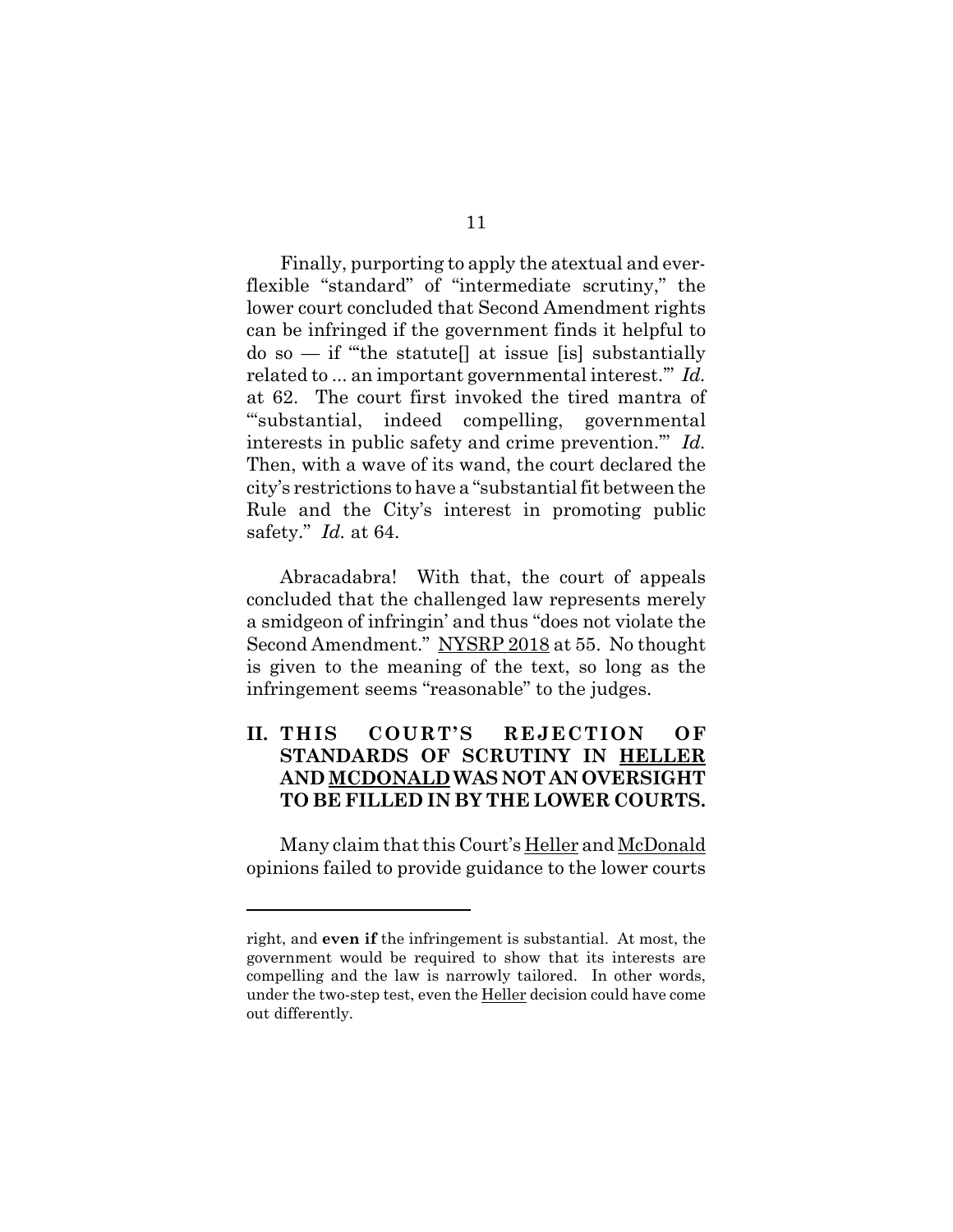with respect to how to analyze future Second Amendment cases. In fact, every court of appeals except one, it appears — has reached that erroneous conclusion.<sup>14</sup> Yet nothing could be further from the

<sup>&</sup>lt;sup>14</sup> *See* Gould v. Morgan, 907 F.3d 659, 667 (1<sup>st</sup> Cir. 2018) (SCOTUS "did not provide much clarity as to how Second Amendment claims should be analyzed in future cases"); United States v. Viloski, 814 F.3d 104, 110 n.8 (2nd Cir. 2016) ("The Supreme Court often declines to provide definitive tests when interpreting constitutional provisions for the first time. *See, e.g.*, *District of Columbia v. Heller*...."); Binderup v. AG of United States, 836 F.3d 336, 344 ( $3<sup>rd</sup>$  Cir. 2016) (assuming some "level of scrutiny" must apply to Second Amendment cases); United States v. Masciandaro, 638 F.3d 458, 466-467 (4<sup>th</sup> Cir. 2011) ("Not only did the Heller Court not define the outer limits of Second Amendment rights, it also did not address the level of scrutiny that should be applied to laws that burden those rights"); NRA of Am. v. Bureau of Alcohol, 700 F.3d 185, 194 (5<sup>th</sup> Cir. 2012) ("In so doing, Heller did not set forth an analytical framework with which to evaluate firearms regulations in future cases.... But our fellow courts of appeals have filled the analytical vacuum"); Tyler v. Hillsdale Cnty. Sheriff's Dep't, 837 F.3d 678, 686 ( $6<sup>th</sup>$  Cir. 2016) ("Heller rejected rational-basis review but otherwise left the issue open"); <u>Ezell</u> v. City of Chicago, 651 F.3d 684, 703 (7<sup>th</sup> Cir. 2011) ("Both Heller and McDonald suggest that broadly prohibitory laws restricting the core Second Amendment right ... are categorically unconstitutional.... For all other cases, however, we are left to choose an appropriate standard of review...."); Bauer v. Becerra, 858 F.3d 1216, 1221 (9th Cir. 2017) ("Because Heller did not specify a particular level of scrutiny for all Second Amendment challenges, courts determine the appropriate level...."); Peterson v. Martinez, 707 F.3d 1197, 1208 (10<sup>th</sup> Cir. 2013) ("The [Heller] Court rejected application of rational-basis scrutiny, but declined to select another standard"); GeorgiaCarry.Org, Inc. v. U.S. Army Corps of Eng'rs, 788 F.3d 1318, 1323  $(11<sup>th</sup>$  Cir. 2015) ("The Court did not identify the applicable tier of constitutional scrutiny...."); Heller v. District of Columbia, 670 F.3d 1244, 1256 (D.C. Cir. 2011) ("Heller II") ("Heller ... leaves open the question what level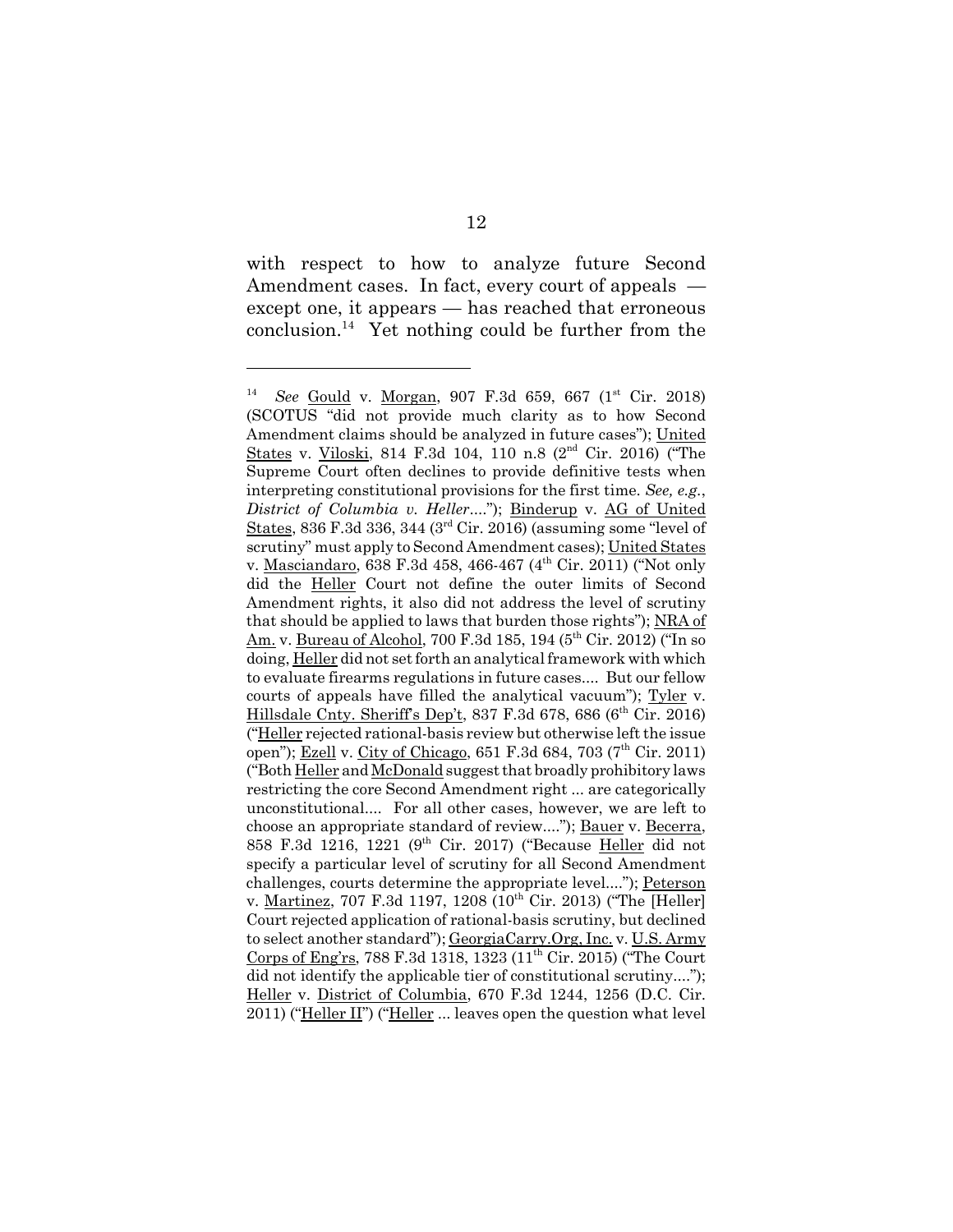truth. Invoking this falsehood permits judges to "fill in the gaps" where there are no gaps, and adopt the two-step approach discussed above to circumvent the Heller decision, the McDonald decision, and the Second Amendment. In this ignoble collection of cases, one decided by the Ninth Circuit stands out as perhaps the most brazen of all. In one breath, it recognized "Heller gave us the framework for addressing Second Amendment challenges [which] requires a textual and historical analysis," but then adopted the atextual and non-historical "two-step inquiry." Silvester v. Harris, 843 F.3d 816, 819-21 (9th Cir. 2016).

Thankfully, a few judges on the lower courts "get it," and have openly embraced Heller's positive textual/contextual approach. Notably, then-Judge Kavanaugh wrote in 2011 that "the Supreme Court was not silent about ... the constitutional test we should employ" in Second Amendment cases. Heller II at 1271. Rather, he concluded that "Heller and McDonald leave little doubt that courts are to assess gun bans and regulations based on text, history, and tradition, not by a balancing test such as strict or intermediate scrutiny." *Id.* But if, as Judge Kavanaugh opined, this Court had provided such an "up-front" and "clear message" (*id.* at 1271, 1285), why have the lower courts almost universally concluded the opposite? Justice Scalia has given the answer: "future legislatures [and] (yes) even future judges think th[e] scope [of the Second Amendment] too broad." Heller at 634-35.

of scrutiny we are to apply to laws regulating firearms.").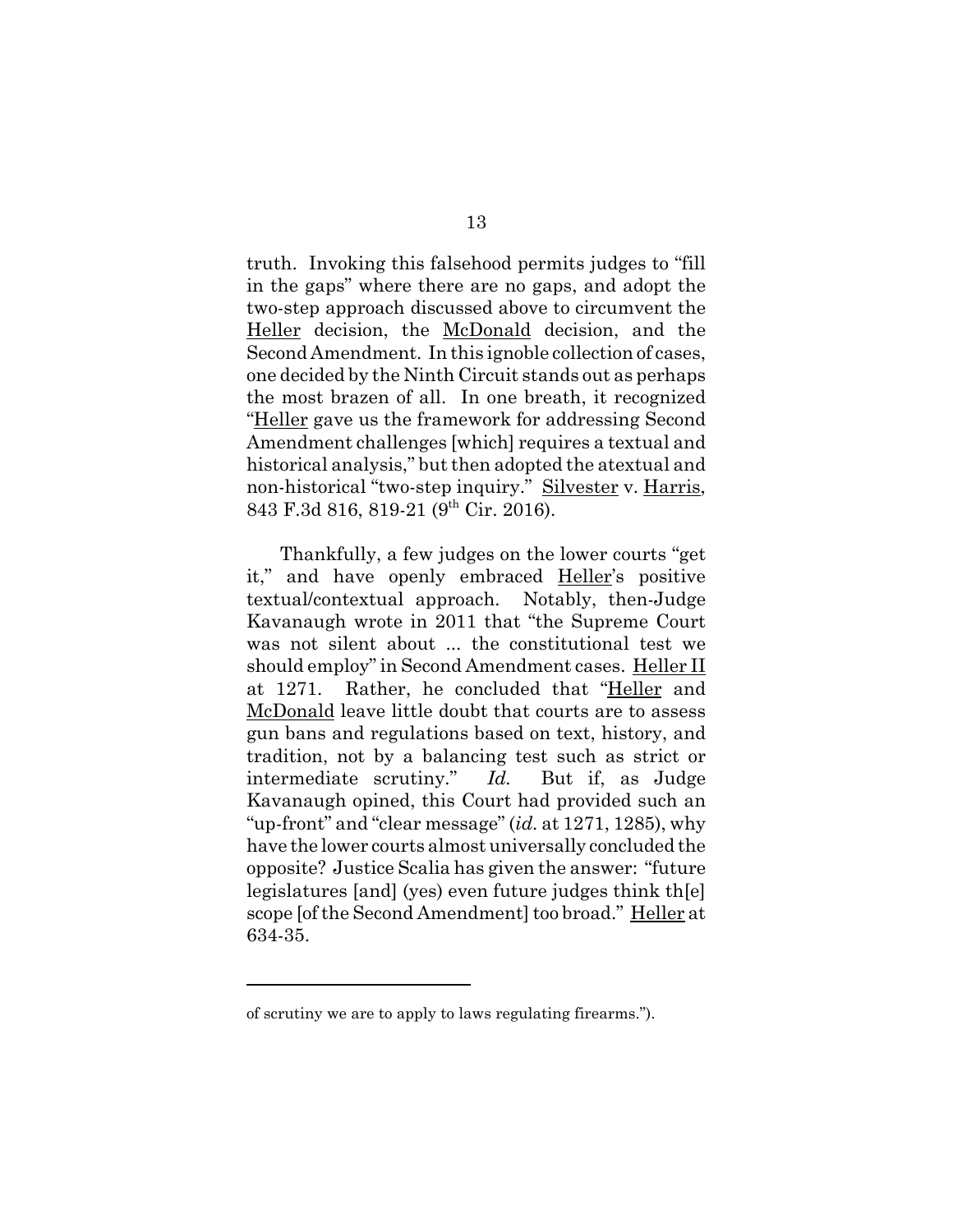Judge Kavanaugh explained that "'[r]ather than adopting one of the First Amendment's many Frankfurter-inspired balancing approaches, the [Heller] majority endorsed a categorical test under which some types of "Arms" and arms-usage are protected absolutely from bans and some types of "Arms" and people are excluded entirely from constitutional coverage.'" Heller II at 1273. He explained further that "Heller was resolved in favor of categoricalism — with the categories defined by text, history, and tradition...." *Id.* at 1282.

Providentially, now-Justice Kavanaugh's view does not stand alone. Two months after his dissent in Heller II, the U.S. Court of Appeals for the Eighth Circuit concluded that "[i]t seems most likely that the Supreme Court viewed the regulatory measures listed in Heller as presumptively lawful because they do not infringe on the Second Amendment right.... That the Supreme Court contemplated such a historical justification for the presumptively lawful regulations is indicated by the Court's reference to the 'historical tradition' that supported a related limitation on the *types* of weapons protected by the Second Amendment ... and by the Court's assurance that it would 'expound upon *the historical justifications* for the exceptions' mentioned, including categories of prohibited persons, if and when those exceptions come before the Court." United States v. Bena, 664 F.3d 1180, 1183 ( $8<sup>th</sup>$  Cir. 2011). Several years later, the Eighth Circuit was more explicit: "[o]ther courts seem to favor a so-called 'two-step approach.'... We have not adopted this approach and decline to do so here." United States v. Hughley, 691 Fed. Appx. 278, 279 n.3  $(8^{th}$  Cir. 2017).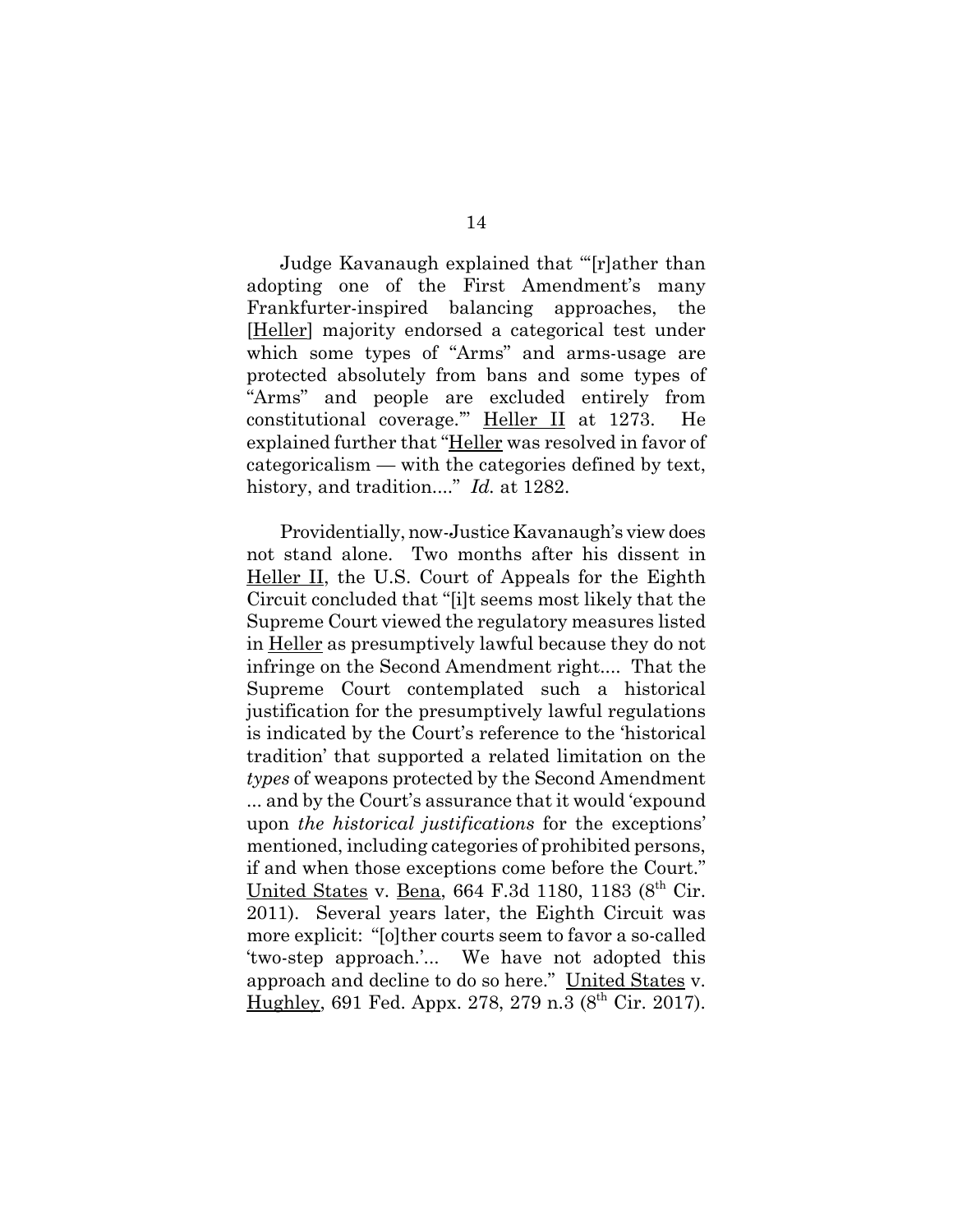Thus, according to the Eighth Circuit, Second Amendment challenges do not revolve around whether a government has good reasons for its restrictions, or whether those restrictions appear reasonable to judges. Rather, at issue is whether a given law applies to protected persons, conduct, and weapons. This is a bright-line "is or isn't" test  $-$  not a malleable<sup>15</sup> standard for judges to shape as they see fit.

More recently, in July of 2018, the Fifth Circuit voted against granting rehearing *en banc* in Mance v. Sessions,  $896$  F.3d  $390$  ( $5<sup>th</sup>$  Cir. 2018). However, a near majority of the Court, in dissent, wrote that "unless the Supreme Court instructs us otherwise, we should apply a test rooted in the Second Amendment's text and history—as required under Heller and McDonald — rather than a balancing test like strict or intermediate scrutiny." Mance at 394 (Elrod, J., dissenting). The judges continued that "Constitutional scholars have dubbed the Second Amendment 'the Rodney Dangerfield of the Bill of Rights.' As Judge Ho relates, it is spurned as peripheral, despite being just as fundamental as the First Amendment. It is snubbed as anachronistic, despite being just as enduring as the Fourth Amendment. It is scorned as fringe, despite being just as enumerated as the other Bill of Rights guarantees. The Second Amendment is neither second class, nor second rate, nor second tier.

<sup>&</sup>lt;sup>15</sup> In other words, "more determinate and 'much less subjective'...." Heller II at 1274. *See also* Crawford v. Washington, 541 U.S. 36, 67-68 (2004) ("replacing categorical constitutional guarantees with open-ended balancing tests, we do violence to their design. Vague standards are manipulable.").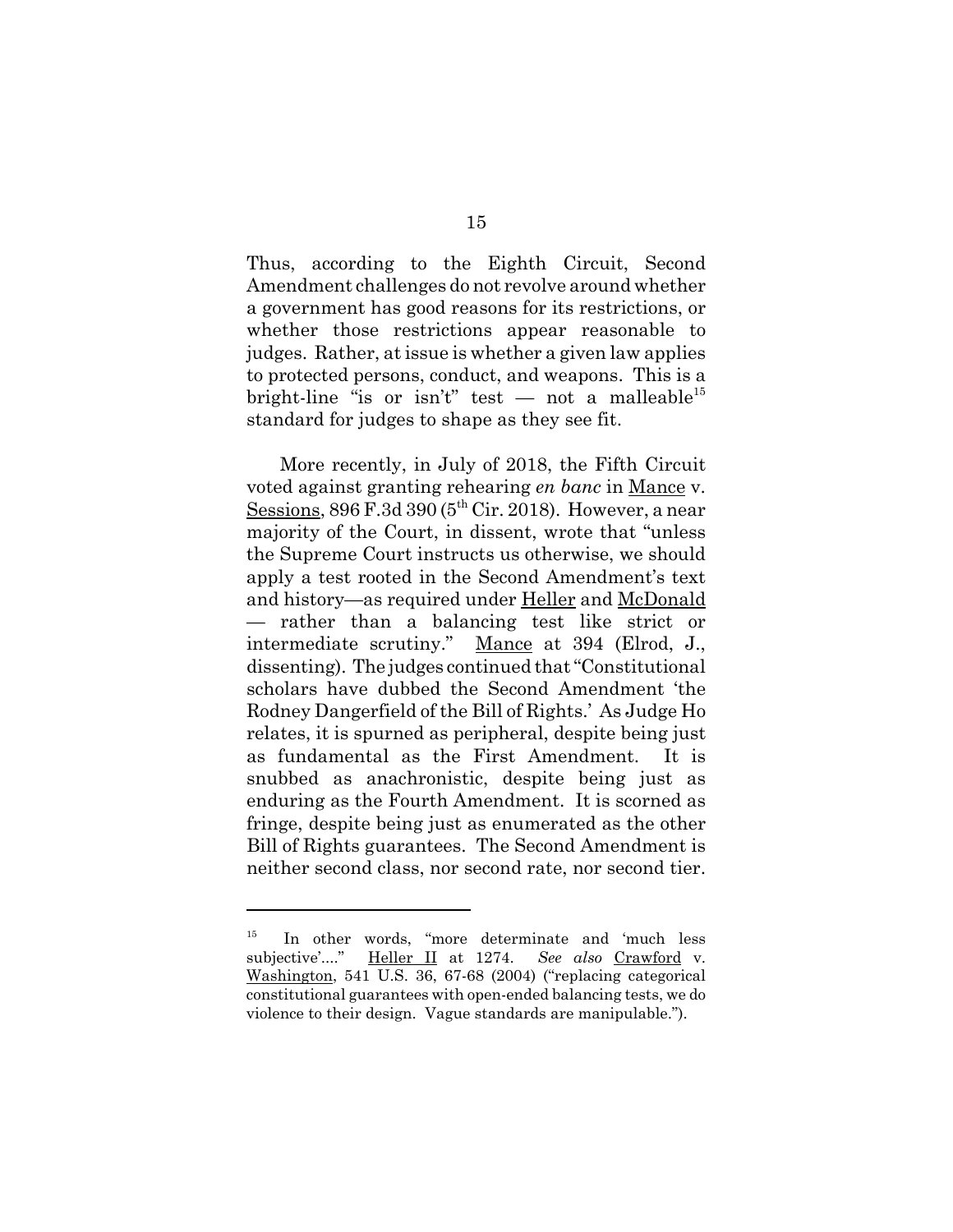The 'right of the people to keep and bear Arms' has no need of penumbras or emanations. It's right there, 27 words enshrined for 227 years." *Id.* at 396 (Willett, J., dissenting).

# **III. THE JUDICIAL ASSESSMENT OF A SECOND AMENDMENT CHALLENGE TO ANY REGULATION OF FIREARMS MUST FOLLOW THE TEXT, HISTORY, AND TRADITION APPROACH SET OUT BY JUSTICE SCALIA IN HELLER.**

Section I, *supra*, discusses the deficiencies in the atextual two-part Second Amendment test applied not only by the district and circuit courts below, but also used by most federal courts. Section II, *supra*, addresses how the Heller majority rejected interest balancing and directed use of a "text, history, and tradition test," and identifies some of the decisions that have been faithful to that test. This concluding section explains the great importance of the rights protected by the Second Amendment, and how judges should evaluate challenges to infringements utilizing the test identified by Justice Scalia in the Heller decision.

## **A. The Second Amendment Protects a God-Endowed, Not a Government-Granted Right.**

If the U.S. Constitution were erroneously viewed to be the source of the right protected in the Second Amendment, it would be in constant peril, for whatever the government giveth, it can later taketh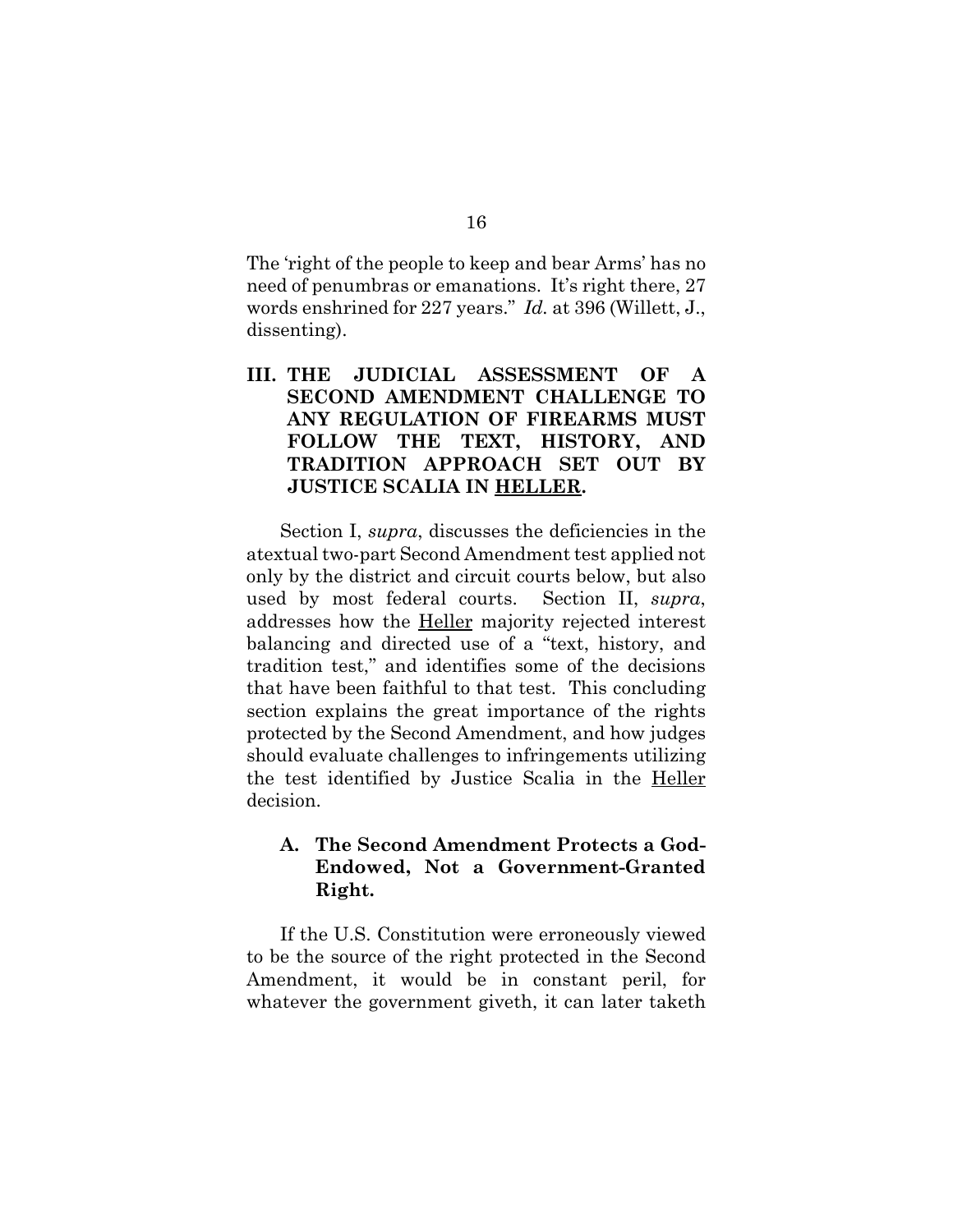away. Fortunately, this is not the case. In McDonald v. City of Chicago, 561 U.S. 742 (2010), this Court described the Second Amendment as a "'*pre-existing* right.'" McDonald at 915. Heller too rejected the idea that the right "'is ... in any manner dependent on [the Bill of Rights] for its existence." Heller at 592. These statements raise the question as to what the source of that right is.

The right to keep and bear arms was recognized in nascent form in the English Bill of Rights, but with three limitations — protecting only firearms "suitable to their conditions," that the right of self-defense applied only for Protestants, and only "as allowed by law." *See* Sources of Our Liberties at 246. The Second Amendment removed those qualifiers, acknowledging that this full right belonged to all the People, and employing the categorical prohibition found in the words "shall not be infringed."16 This reflected the change from the English tradition where the king had been sovereign, to the American system premised on the sovereignty of the People — and the necessity of preserving an armed citizenry in order to protect that sovereignty. Thus, Heller explained that the English Bill of Rights was only "the predecessor to our Second Amendment" (*id*. at 593) — but not its source.

<sup>&</sup>lt;sup>16</sup> Thomas Cooley explained that "The [Second] amendment ... was adopted with some modification and enlargement from the English Bill of Rights of 168[9]...." T. Cooley, The General Principles of Constitutional Law in the United States of America at 298 (Little Brown & Company, Boston: 1898).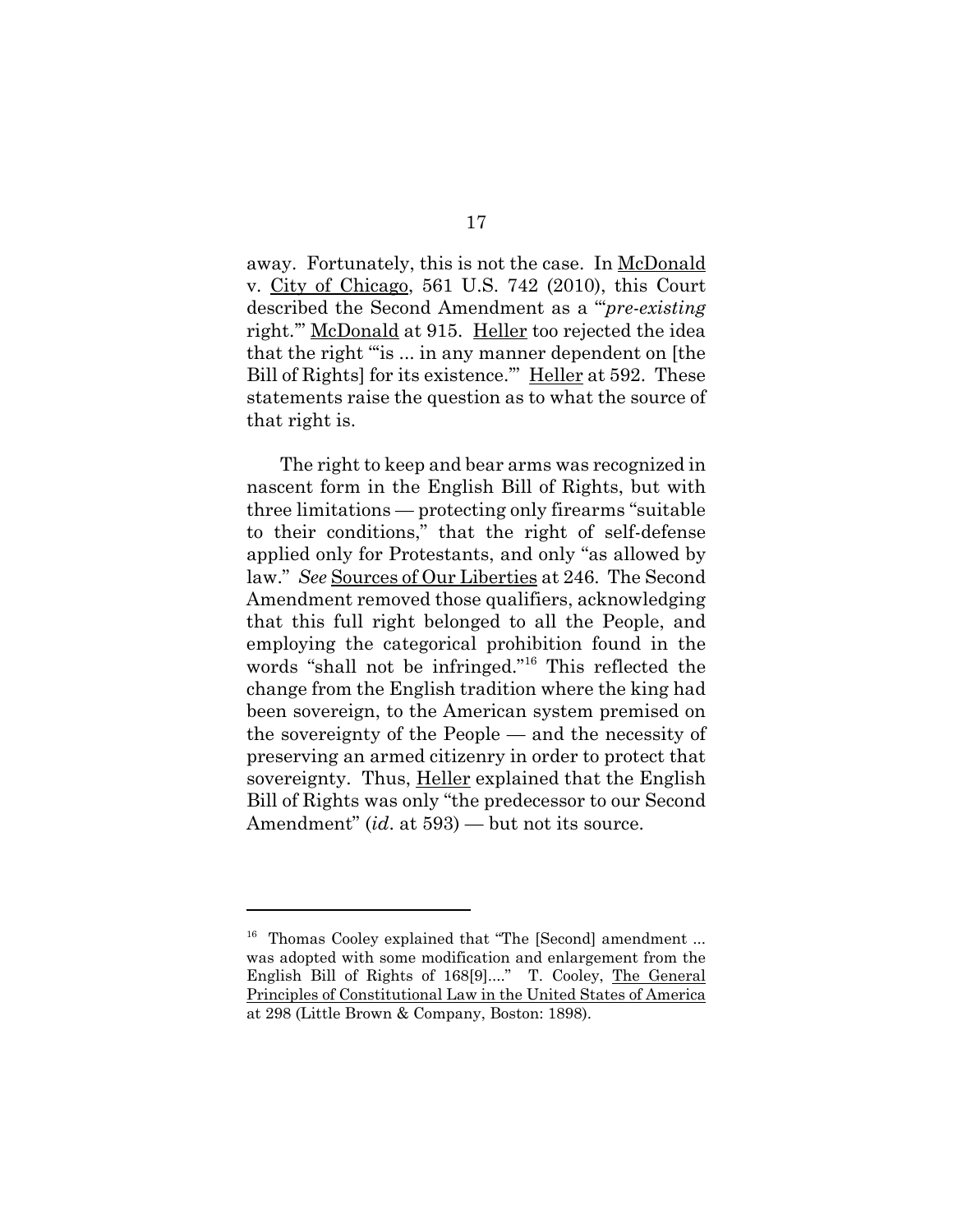The ultimate source of the Second Amendment is not  $17<sup>th</sup>$ -century English law, for the right of self-defense is one with which we were "endowed by [our] Creator." *See* Declaration of Independence. McDonald characterized the right to keep and bear arms as "an inalienable right that pre-existed the Constitution's adoption." McDonald at 809. Inalienable rights come from God, and can neither be taken away by government nor surrendered by individuals. Inalienable rights exist independent of any government, document, or written guarantee. As Heller noted, Blackstone called it "'the natural right of resistance and self-preservation.'" Heller at 594. And, putting it perhaps even more specifically, McDonald "understood the Bill of Rights to declare inalienable rights that pre-existed all government ... it declared rights that no legitimate government could abridge." McDonald at  $842.^{17}$ 

In sum, federal judges must understand that the right protected by the Second Amendment is beyond the authority of government to compromise, and thus whenever that right is "infringed," it is the sacred duty of the judiciary to constrain the offending government entity.

<sup>17</sup> *See, e.g.,* L. Pratt, Safeguarding Liberty: The Constitution and Citizen Militias (Legacy Communications: 1995); L. Pratt, "What Does the Bible Say About Gun Control?" Gun Owners of America; T. Baldwin & C. Baldwin, To Keep or Not to Keep: Why Christians Should Not Give up Their Guns (Baldwin: 2013).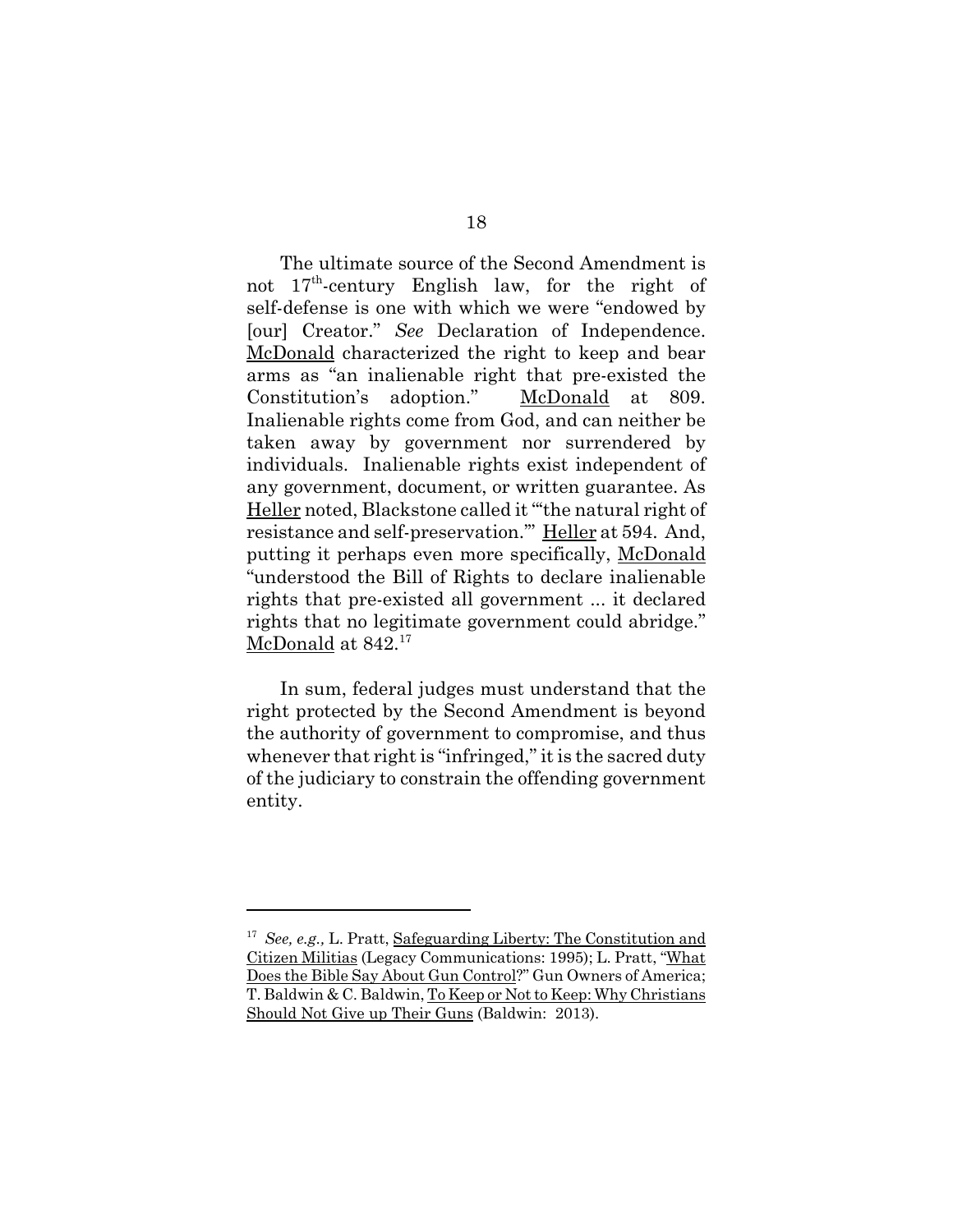## **B. The Second Amendment's Preamble Asserts the Necessity of an Armed Citizenry to Protect Freedom.**

The Second Amendment is the one provision in the Bill of Rights that carries its own preamble. Prior to Heller, the prevailing "collective rights" view among the federal courts was that the Second Amendment protected no individual right. Rather, it protected only the right of a state government-controlled militia to keep and bear arms — actually not a right, but a power, and one that few questioned. The view was so fervently held that courts rarely considered how nonsensical it would have been for the people to have called for and ratified a constitutional amendment to protect a government power, but not an individual right.

Today, there is another aspect of the Second Amendment's preamble that is routinely missed. The amendment asserts that "a well regulated Militia" meaning the people's militia and not the government's militia — is not just desirable, but actually "necessary to the security of a free State." Without an armed populace, over time, the natural tendency of government to grow its powers could not be checked. No unarmed populace could be considered sovereign, and its rights could never be effectively protected against government abuses. Indeed, the Battles of Lexington and Concord were precipitated by British efforts to confiscate colonial guns and powder in order to render the American People powerless to resist its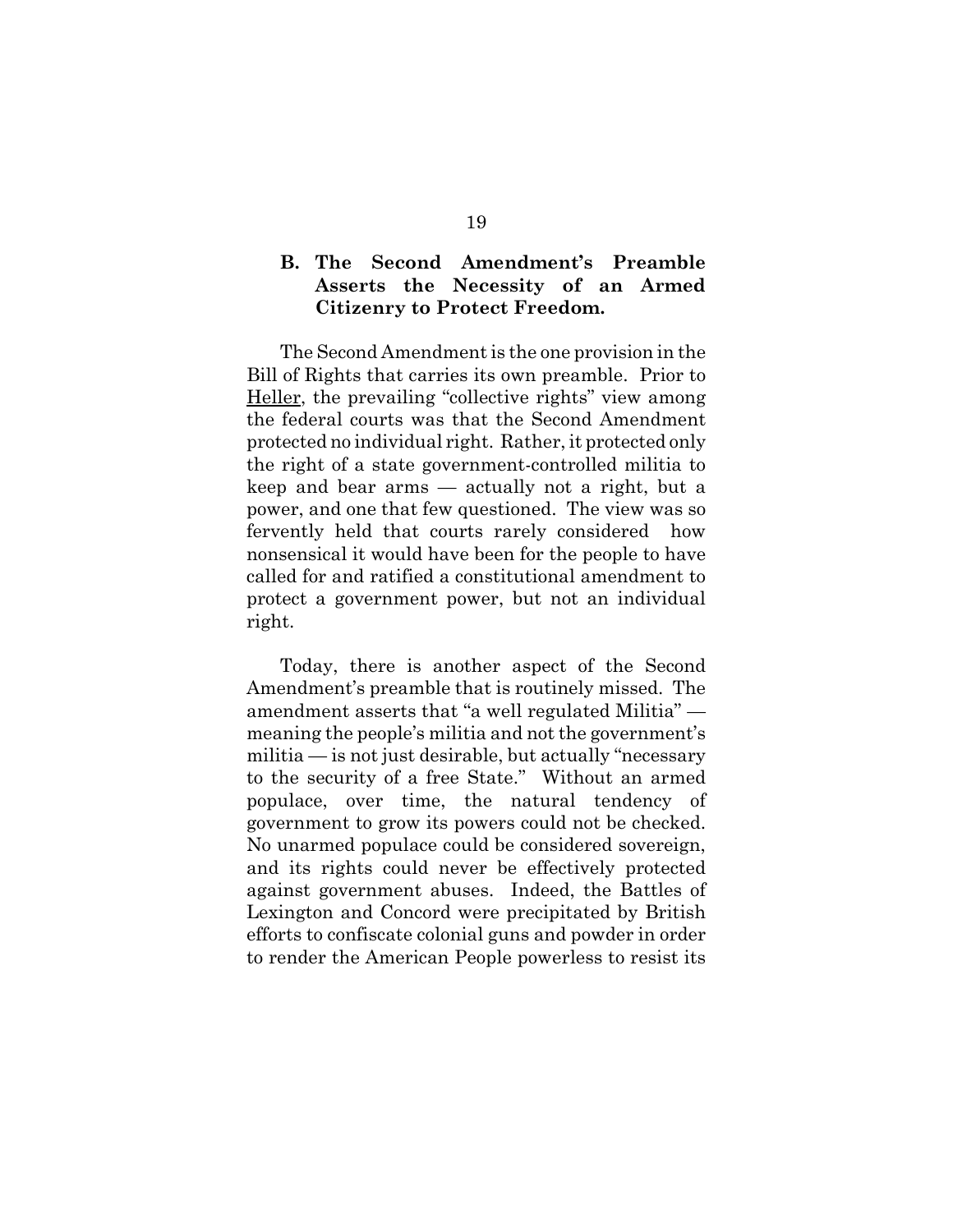dictates.<sup>18</sup> History is replete with instances of governments which disarm their own people to make them less able to resist the will of the rulers, including the rule of Philistines over ancient Israel,<sup>19</sup> Hitler's reign over Germany,<sup>20</sup> and Hugo Chavez's installed dictatorship over Venezuela.<sup>21</sup>

In sum, federal judges should understand the natural tendency of governments to arrogate power to themselves in an attempt to deprive the People of arms. The role of the judge to preserve our free society, under the rule of law, by preventing the government from stripping away the People's ability to resist tyranny.

<sup>18</sup> For a discussion of the role of British gun control in precipitating the American revolution, *see* Gun Owners of America, Inc., *et al.* Amicus Brief, filed in Heller, at 22-27.

<sup>19</sup> *See* 1 Samuel 13:19 ("Now there was no smith found throughout all the land of Israel: for the Philistines said, Lest the Hebrews make them swords or spears:").

<sup>20</sup> *See, e.g.,* Stephen P. Halbrook, "Nazi Firearms Law and the Disarming of the German Jews," 17 ARIZONA JOURNAL OF INTERNATIONAL AND COMPARATIVE LAW, No. 3, 483-535 (2000).

<sup>21</sup> *See* "Venezuela bans private gun ownership," BBC (June 1, 2012); B. Adams, "MSNBC gives quick, minute-and-a-half lesson on the need for our Second Amendment," *Washington Examiner* (Apr. 30, 2019).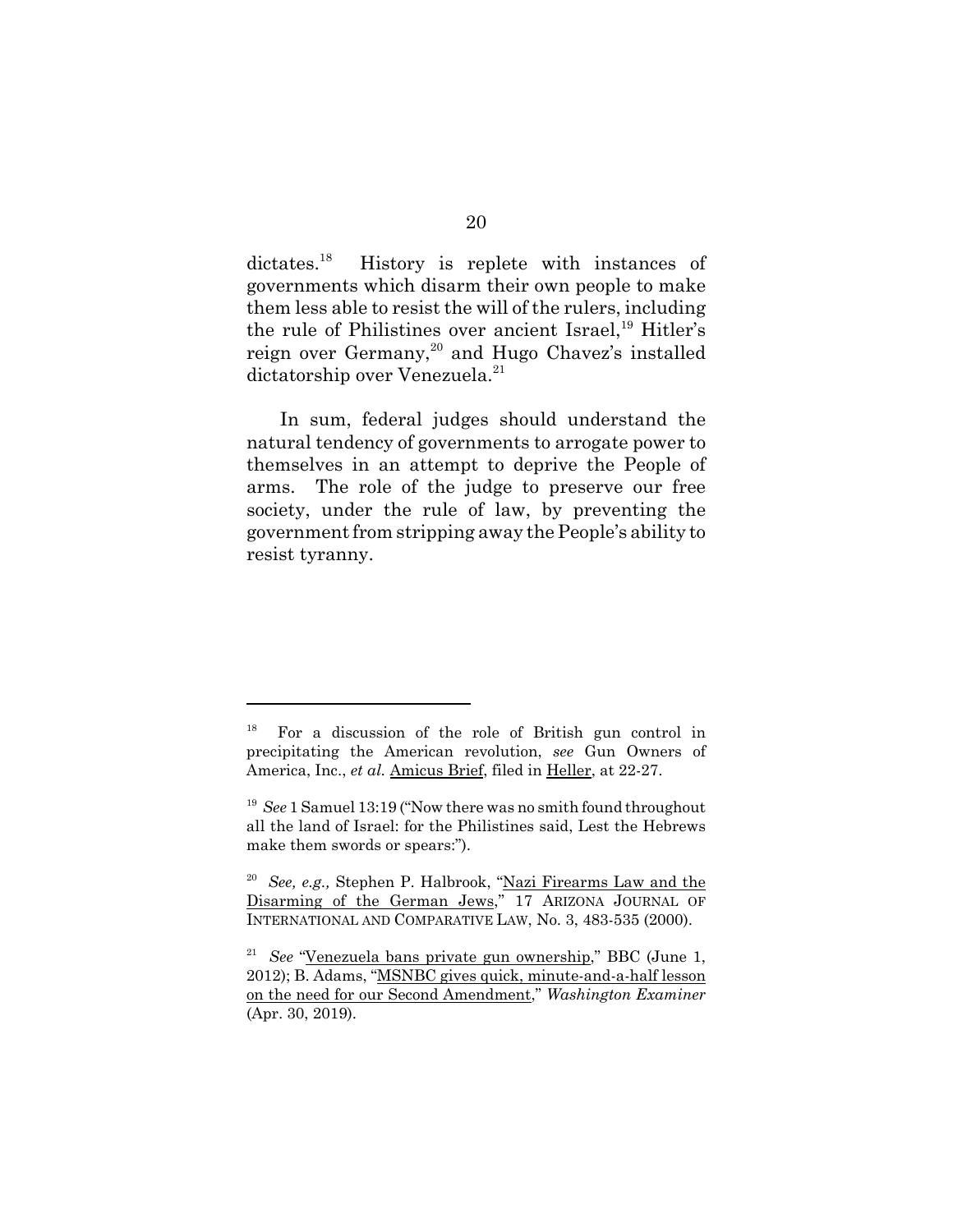### **C. The Claim that No Constitutional Right Is Absolute Is Absolutely False.**

Those seeking to restrict the rights of people often invoke the saying that "no right is absolute." *See, e.g.*, Heller at 681. The classic illustration of that supposed principle occurs in the context of the First Amendment with a paraphrase of Justice Oliver Wendell Holmes' observation that one cannot yell fire in a crowded theater. *See* Schenck v. United States, 249 U.S. 47 (1919). Although that saying did not concern the specific issue decided in Schenck, nor the exact words used in that case, assuming that principle of law to be true, the question here is how that legal principle is reached — in a constitutionally legitimate or illegitimate manner. If the Court were to conclude that the shout of "fire" does not textually, historically, and traditionally fall under the definition of "the freedom of speech" as stated and preserved in the First Amendment, the Court has applied the correct test. However, if that same conclusion were reached because the speech seems unreasonable, the judge would have elevated his personal feelings over the constitutional text and abrogated the duties of his office.

In the context of the Second Amendment, defenders of gun control will typically quote Justice Scalia's statement in Heller — "[o]f course the right was not unlimited." Heller at 595. However, in context, Justice Scalia's statement is correct: the Second Amendment does not provide unlimited protection to every person (*e.g.,* a child), every weapon (*e.g.,* a tank), every activity (*e.g.*, robbing a bank), and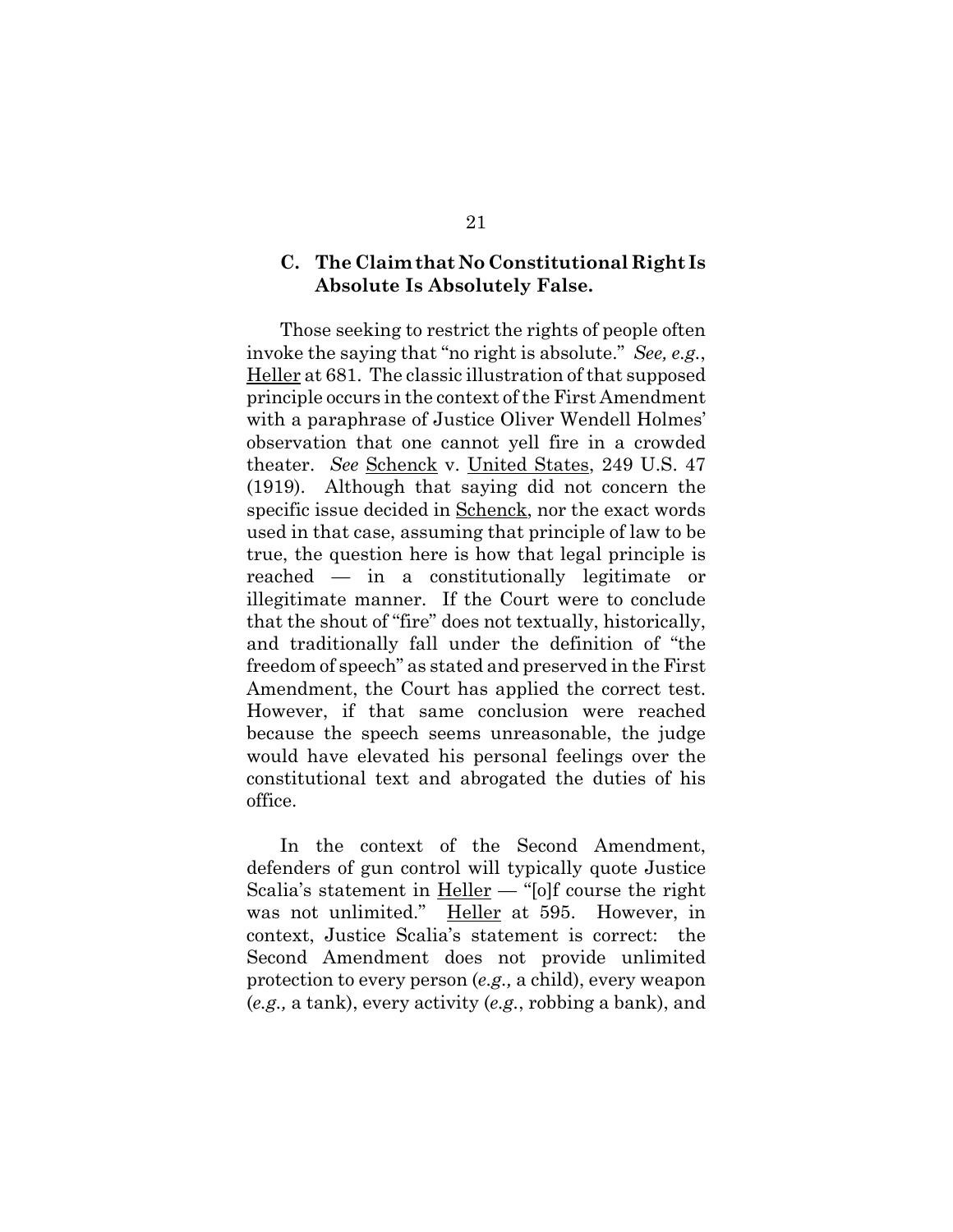every location (*e.g.,* a federal prison). But when the Second Amendment protects the person, the arm, the activity, and the location, it protects absolutely, and cannot be infringed for some so-called "good reason."

Sadly, most modern federal judges read that Amendment to have only a scope which makes sense to them personally. In other words, they read into the Second Amendment the subjective, flexible, judgeempowering word "unreasonably" before "infringed." But no federal judge has the authority to add to or take from the constitutional text. The Marbury Court understood that courts are obligated to apply the original meaning of the text:

That the people have an original right to establish, for their future government, such principles as, in their opinion, shall most conduce to their own happiness, is the basis, on which the whole American fabric has been erected.... The principles ... so established, are ... fundamental. And as the authority, from which they proceed, is supreme, ... they are designed to be permanent. [Marbury v. Madison, 5 U.S. 137, 176 (1803).]

Thus, the principle that it is "the province and duty of the judicial department to say what the law is" (*id.* at 177) obligates the courts to examine the actual words of the Constitution in deference to the "form and ... substance" of the "government of the Union" as having "emanate[d]" from the People, not from this Court. *See* McCulloch v. Maryland, 17 U.S. 316, 404-05 (1819). Because the courts "must never forget,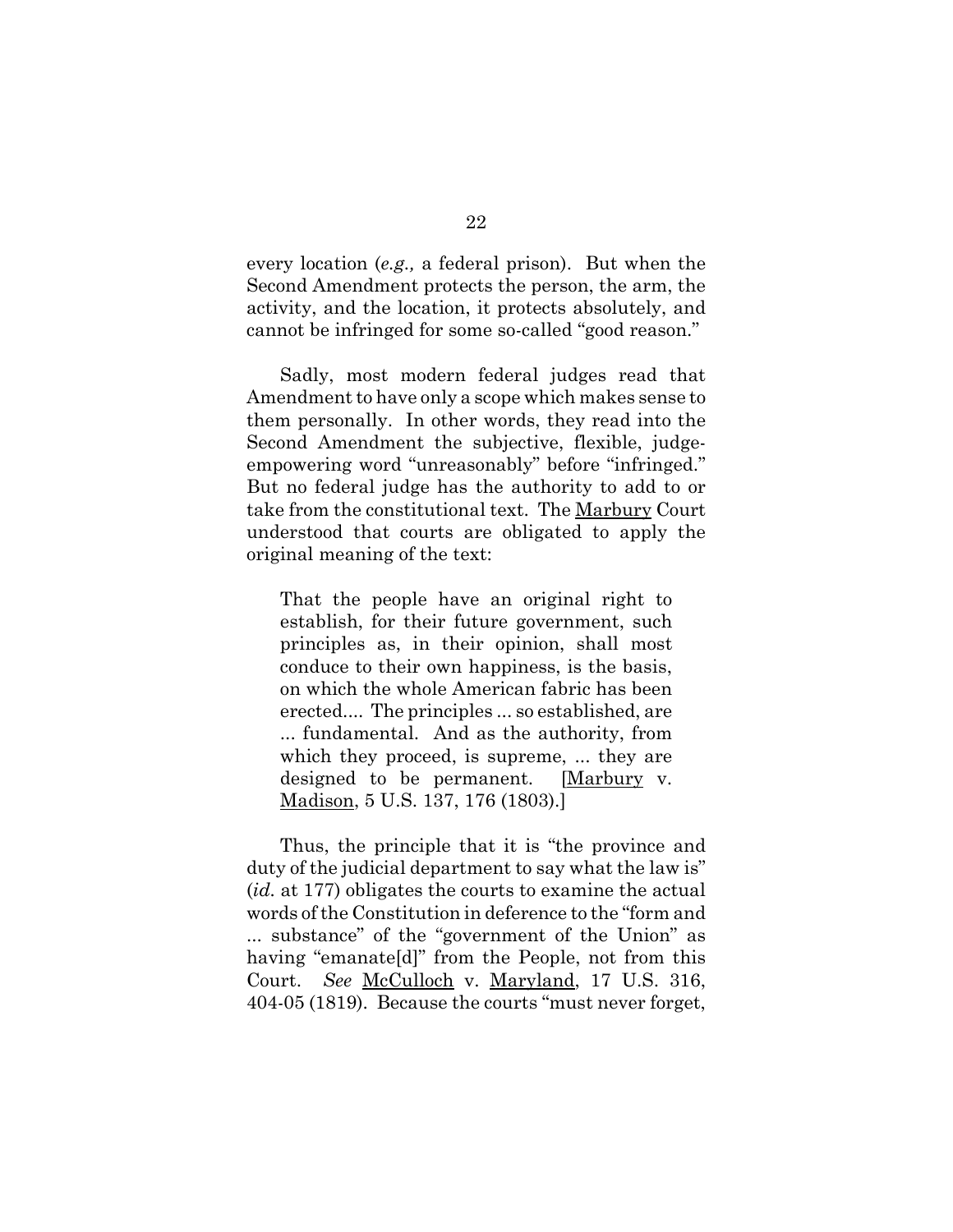that it is a constitution [they] are expounding," the "objects" and the "limitations" prescribed therein must be applied as the people originally ordained. *Id*. at 407. Thus, the rights protected by the text, history, and tradition of the Second Amendment are indeed absolute, as the text of the Amendment clearly states.

If it is believed that no right is absolute, a device to evade the clear "shall not be infringed" prohibition must be found — and that device is "interest balancing." Interest balancing speaks of rights that are "core" or not, "fundamental" or not. It allows "narrowly tailored," but not broad infringements, designed to serve "compelling," but not moderately compelling, state interests. It allows judges to choose levels of scrutiny — that those judges then apply. The common denominator of all tests and terms used in interest balancing is the authority of a modern federal judge to override the constitutional text. Inevitably, adoption of such an approach to applying the constitution's text will lead to the growth of government power, the loss of liberty, and the judicial eradication of constitutional protections.

In sum, although a federal judge may entertain a personal opinion that the Framers were unwise to recognize the People's "uninfringable" right to keep and bear arms, that personal bias can never be the basis for his rulings.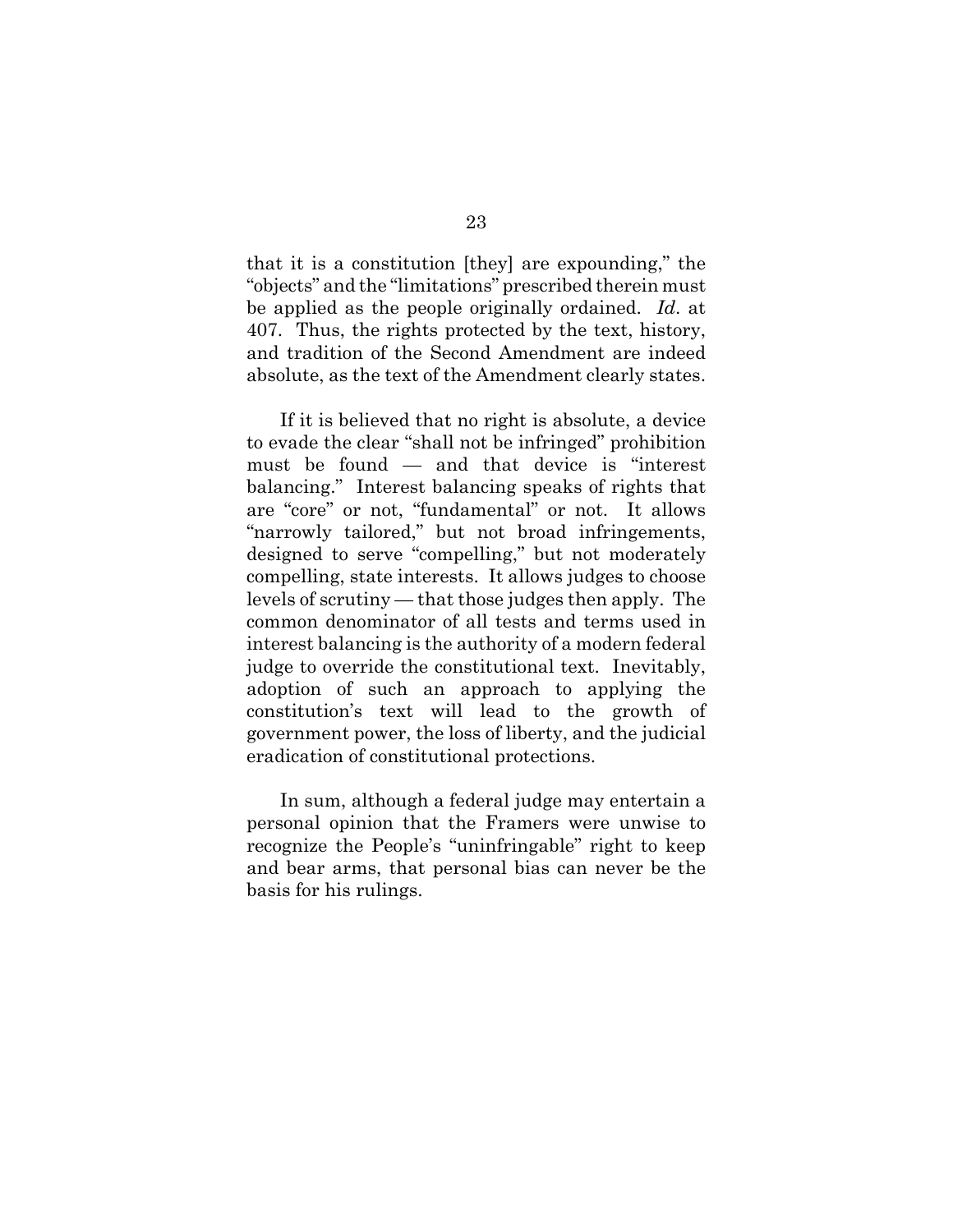## **D. Heller Provides a Simple Test to Examine the Constitutionality of the New York City Firearms Ordinance.**

With the superceding principles discussed in subsections A through C, *supra* kept firmly in mind, judges must guard the People's Second Amendment as written: "A well regulated Militia, being necessary to the security of a free State, the right of the people to keep and bear Arms, shall not be infringed." Certainly, no one case can, or should, anticipate and resolve all future legal issues that can arise from application of this Amendment to various federal and state laws. Nevertheless, the text raises three simple issues to be addressed to decide the case under review — tests which are far different from the two-step test employed by the courts below.

**1. Does the Second Amendment protect the plaintiff?** The Second Amendment protects a right of those who are part of the polity — "the People."22 *See* Heller at 579-80. The ordinance in question regulates citizens of New York, and therefore citizens of the United States. Here, there are no complicating questions, such as whether a citizen may lose or regain his right to keep and bear arms.

 $22$  In McDonald v. City of Chicago, four justices adopted the textual view that the Second Amendment applied to the states on the theory that it was incorporated into the Due Process Clause of the Fourteenth Amendment. However, Justice Thomas' concurrence presented a textualist position — that the Second Amendment is among the Privileges or Immunities guaranteed to Citizens against deprivation by States in the Fourteenth Amendment. *See* McDonald at 806 (Thomas, J., concurring).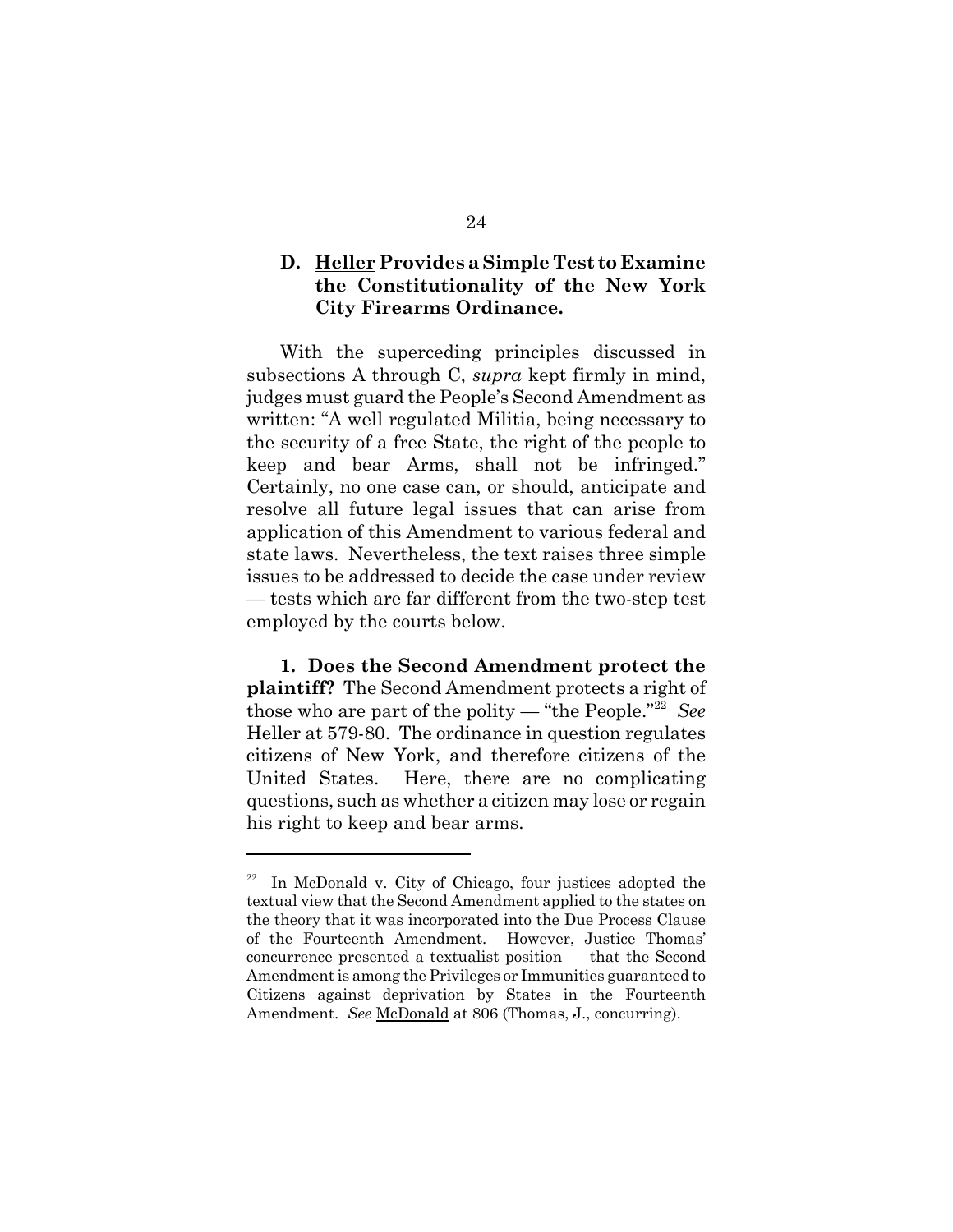**2. Does the item being regulated constitute an "arm"?** The ordinance in question prohibits transport of rifles and handguns. Justice Scalia's analysis established that all firearms are "arms." *See* Heller at 581. There are no complicating issues such as whether a taser, a nunchuck, or a machinegun is a bearable arm.

**3. Does the law regulate the "keeping" or "bearing" of "arms"?** The ordinance in question involves transporting a firearm and thus fits within the scope of these terms. *See* Justice Scalia's discussion of the meaning of the word "bear" in Heller at 584-86. There are no complicating questions, such as taking a firearm into a government building where the government could have superior proprietary rights.

Keeping in mind that the Second Amendment protects a God-given right, that its preservation is absolutely necessary for the preservation of a free state, and that, within its terms, the rights it protects are absolute, then the issue before the Court is a simple one: the New York City ordinance prevents law-abiding American citizens from transporting lawfully owned bearable arms for lawful purposes, and viewed as such cannot stand.

### **CONCLUSION**

For years, this Court has defended neither the Second Amendment nor its own opinions. That failure has not gone unnoticed. The lower courts have grown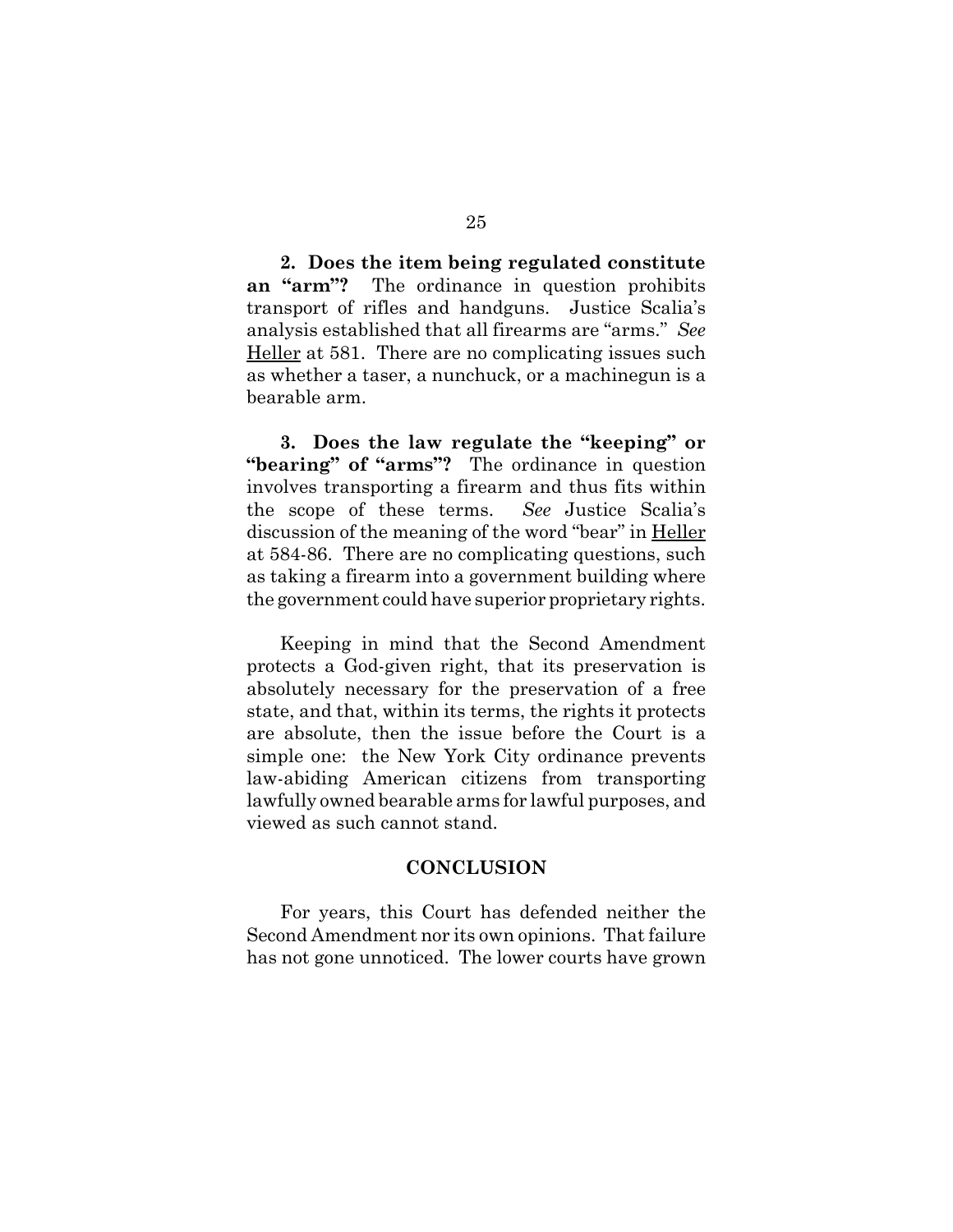increasingly bold in their disrespect<sup>23</sup> for this Court's decisions and the Second Amendment's text. Unfortunately, the opinions below are not aberrations. Rather, they are the norm. The lower courts reject the People's choice in ratifying the Second Amendment as written. They reject this Court's decisions stating as much. Rather, these courts have laid out their own vision for this country based on the personal policy preferences of unelected and unaccountable judges.

Once this Court granted certiorari in this case, New York City found itself caught with its hand in the cookie jar. Thus, the City recently sought to evade review by this Court by proposing to change its draconian restrictions — just enough to attempt to moot the issues raised in this case. *See* Respondents' Motion to Hold Briefing Schedule in Abeyance (Apr. 12, 2019). Thankfully, this Court has rejected those attempts.

In deciding this case, this Court should not ask **to what degree** Second Amendment rights have been infringed, but rather whether they have been infringed at all. If they have, the Second Amendment makes the decision an easy one. This Court should not ask whether the conduct at issue in this case is sufficiently close to "core" Second Amendment conduct — rather,

 $23$  For example, the district court in this case concluded that "nothing in the Second Amendment requires municipalities or states to allow citizens to transport their firearms if they are owned under a restricted license." NYSRP 2015 at 261. In other words, the district court concluded that Americans have no constitutional right to bear arms.